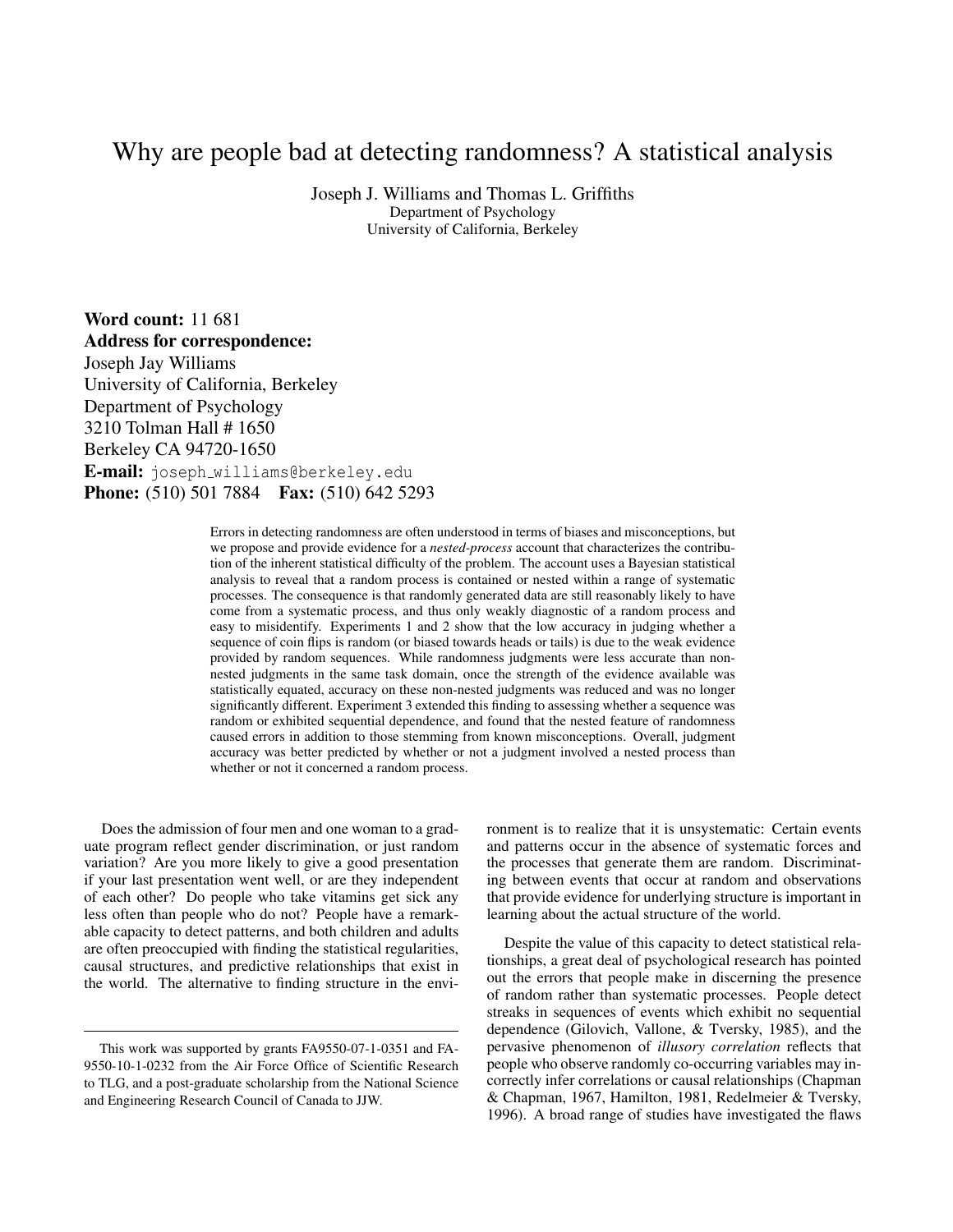that underlie the human understanding of randomness and the reluctance to recognize its existence, providing a compelling account of why people are so poor at detecting randomness and generating observations randomly. Although misconceptions and biases are clearly an important factor in people's erroneous judgments about randomness, a further challenge they face may be in the mathematical nature of the problem. It is notoriously difficult to define or prove the presence of a random process, and previous work has emphasized that judging randomness may be inherently difficult (Lopes & Oden, 1987, Nickerson, 2002), and that evaluating the judgment abilities of naive and biased reasoners should proceed by comparison to normative standards (Lopes, 1982). However, little research has directly addressed this question through computational modeling and experimental work (but see Lopes, 1982).

In this paper, we aim to formally characterize the statistical challenges in detecting randomness – which pose a formidable problem for both people and ideal reasoners free of biases and processing constraints. The paper presents a *nested-process* account, according to which detecting a random process is hard because it is *nested* or contained as a limiting case in the range of systematic processes. We propose that this imposes statistical limitations on how diagnostic randomly generated data can be, as it can always be accounted for by a systematic process. Before presenting our formalization and empirical tests of the account, we briefly review past work on people's difficulties in evaluating randomness.

#### Errors in generating and judging randomness

Early research that solicited people's production of random binary sequences (such as heads and tails) revealed that people produce sequences that contain excessively balanced numbers of heads and tails and too few repetitions (for a review see Wagenaar, 1972). Furthermore, many sequences that are in fact randomly generated are judged as reflecting a systematic bias towards heads or tails, or towards repetition. Errors in evaluating randomness manifest themselves in real world settings: The *gambler's fallacy* refers to the mistaken belief that any systematicity in a randomly generated sequence will be "corrected" (Tune, 1964; Kahneman & Tversky, 1972), and roulette gamblers express the belief that a red result becomes more likely after a run of black.

This pattern of errors can be summarized in terms of an *alternation bias*, whereby people perceive alternations (changing from heads to tails or vice versa) as more indicative of randomness than repetitions (repeating a head or tail), so that sequences with an alternation rate of 0.6 or 0.7 are incorrectly perceived as "most random" (Falk & Konold, 1997; Lopes & Oden, 1987; Rapoport & Budescu, 1992). This bias even influences what is remembered about random sequences (Olivola & Oppenheimer, 2008). A related topic of debate (Gilovich et al., 1985, Alter & Oppenheimer, 2006) has been whether belief in the *hot hand* effect reflects people's tendency to incorrectly detect sequential dependencies in events that are actually sequentially independent. Nickerson (2002), Falk and Konold (1997), and Bar-Hillel and Wagenaar (1993) provide reviews of research on randomness, giving further details on the errors people make.

Why do people make so many errors in judgments about randomness? Biases such as those reviewed above suggest the possibility that people's intuitions about randomness are flawed: Bar-Hillel and Wagenaar (1993) suggest that "People either acquire an erroneous concept of randomness, or fail to unlearn it." (p. 388). One influential account of the nature of the error is based on the idea that people evaluate randomness by judging how *representative* some observations are of a random process (Kahneman & Tversky, 1972). Instead of calculating the probability of observations under a random process, people rely on the heuristic of judging to what extent these observations represent the essential characteristics of random data. The concept is further elaborated to that of *local representativeness*: People expect even small samples to closely represent the properties of randomly generated data, although small randomly generated samples often contain structure by chance. Other accounts include limitations on people's memory capacities (Kareev, 1992, 1995), construal of randomness in terms of ease of processing (Falk & Konold, 1997), and the suggestion that the use of ambiguous or misleading instructions may underestimate people's abilities (Nickerson, 2002).

## The statistical challenge underlying randomness judgment

In the remainder of the paper we consider the abstract statistical problem involved in identifying whether an observation is random, and use this analysis as the basis for a *nested-process* account of the inherent difficulty of detecting randomness. We motivate our account's key insight about *nested* processes in the context of an example, then present the framework for our ideal observer analysis of the computational problem of randomness judgment. We then explain and derive predictions from our model of discriminating nested processes, and carry out three experiments that test the model predictions about how nested processes provide only weakly diagnostic observations and lead to errors in judgment.

The paper will focus on tasks with the formal structure of deciding whether two outcomes are random in the sense of being equally likely to occur or systematic in that one is more likely than the other. A wide range of real-world judgments in different domains and contexts have this abstract form. We will discuss two such judgments. The first concerns the relative frequency of two events. For example, determining whether men and women are equally likely to be admitted to a graduate program, whether two students perform equally well on exams or one does better than the other, and whether a coin is fair or biased to heads or tails. The second concerns sequential dependence between successive events. When there are two equally likely events, the outcome of interest is then whether an occurrence of an event is followed by a repetition of the event or an alternation to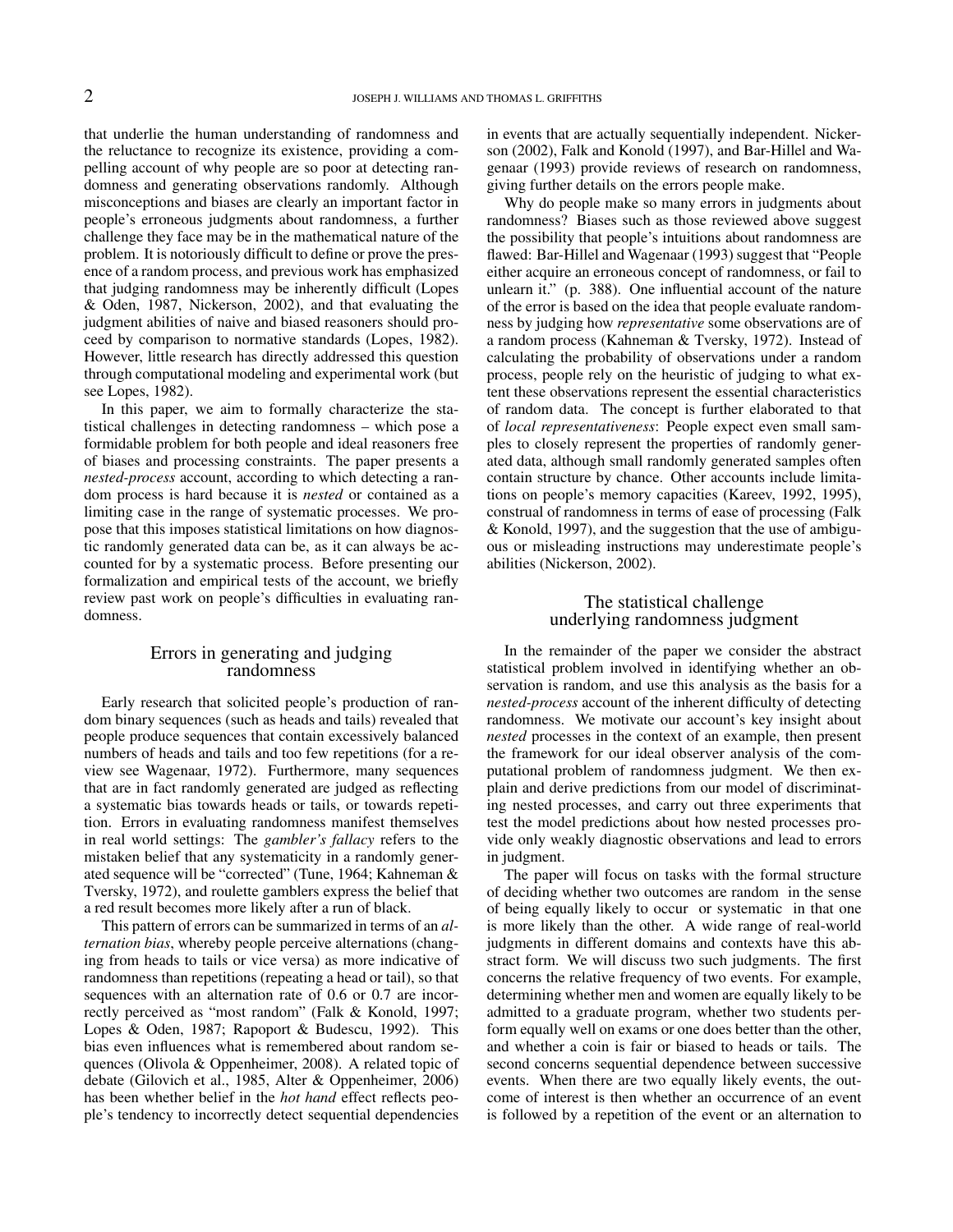the other event. Judging randomness therefore involves assessing if events are random in being sequentially independent (the outcomes of repetition and alternation are equally likely) or sequentially dependent (one outcom – e.g., repetition – is more likely than the other). For example, if there is no gender bias in graduate admission, is there a relationship between the gender of successive admittees? For a fair coin, are the flips are random (independent) or does a head (tail) on one flip influence the next?

Consider the first scenario, examining ten candidates to evaluate whether admissions are gender neutral – random with respect to being male or female. Judgment accuracy could be reduced by misconceptions about randomness or the use of biased heuristics. But there is also a subtle but significant statistical challenge in this problem, which we predict will cause judgment errors even in the absence of misconceptions and with even unlimited processing resources. If the gender distribution is random then *P*(male) is 0.5, while if it is systematic  $P$ (male) is somewhere in the range from 0 to 1. If six males and four females are admitted, this might seem to provide evidence for a random process. But how strong is the evidence? In fact, six males and four females could also be produced by a systematically biased process, one in which *P*(male) is 0.6, or even 0.55 or 0.7. While likely under a random process, the observation can *also* be explained by a systematic process, and so it is only weakly diagnostic of a random process and leads to inaccuracy. The problem is that a random process is *nested* as a special case within the broad range of systematic processes.

## *Formalizing the inference problem*

To formally investigate the nature of the statistical challenge present in randomness judgment, an ideal observer model or rational analysis (in the spirit of Anderson, 1990) can be used characterize to the problem a reasoner faces in evaluating randomness. The formal framework can be applied to a range of contexts, but for the purposes of this paper we consider evaluating whether some data set *d* of binary outcomes is random (equiprobable) or systematic (not equiprobable). We discuss it in the context of evaluating whether sequences of coin flips are random or not, a task that affords experimental control and has been extensively investigated in previous literature. The model addresses two aspects of randomness: (1) evaluating whether a coin is random in being equally likely to give heads or tails, vs. weighted towards heads over tails (or vice versa), and (2) even if heads and tails are equally likely, evaluating whether a coin is random in being equally likely to repeat or alternate flips (sequential independence), vs. more likely to repeat or to alternate (sequentially dependent).

The hypotheses under consideration are represented as:

 $h_0$ : The data were generated by a random process. For example,  $P(\text{heads}) = 0.5$  or  $P(\text{repetition}) = 0.5$ .

*h*<sub>1</sub>: The data were generated by a systematic process. For example *P*(heads) (or *P*(repetition)) follows a uniform distribution between 0 and  $1<sup>1</sup>$ 

A rational solution to the problem of evaluating these hypotheses in light of data is to use Bayesian inference. In this case, we can write Bayes' rule in its "log odds" form:

$$
\log \frac{P(h_1|d)}{P(h_0|d)} = \log \frac{P(d|h_1)}{P(d|h_0)} + \log \frac{P(h_1)}{P(h_0)}.
$$
 (1)

This equation says that the relative probability of a random  $(h_0)$  or systematic  $(h_1)$  process after seeing data  $d$  (denoted by  $\log \frac{P(h_1|d)}{P(h_0|d)}$  depends on how likely the data *d* are under a random process versus a systematic process  $(\log \frac{P(d|h_1)}{P(d|h_0)})$ , and how likely either process was before seeing the data  $(\log \frac{P(h_1)}{P(h_0)})$ . For the purposes of this paper, the key term in Equation 1 is the *log likelihood ratio*  $\log \frac{P(d|h_1)}{P(d|h_0)}$ , which quantifies the strength of evidence the data provide for  $h_1$  versus  $h_0$ <sup>2</sup>

To calculate these terms and report our model simulation, we consider a case where the observed data consist of ten outcomes (10 head/tail coin flips or 10 repetitions/alternations). The number of heads (repetitions) in each batch of 10 follows a Binomial distribution. For sequences from a random process, the probability of a head (repetition) is 0.5. For systematic processes, it ranges uniformly from 0 to 1. This task is sufficiently specified to compute the loglikelihood ratio introduced in Equation 1, which provides a quantitative measure of the evidence a data set provides for a random vs. systematic process (see Appendix A for details). We now illustrate the insights of the model in the context of evaluating whether sequences reflect a coin for which heads and tails are equally likely (vs. weighted to one over the other), although the results also apply to the mathematically equivalent task of evaluating sequential independence in repetitions and alternations.

## *Randomly generated data sets provide only weak evidence for randomness*

The key results of our ideal observer analysis are presented in Figure 1. Figure 1 (a) shows how likely different data sets of ten flips are to be generated by each process, as a function of the number of heads in the data set. The horizontal axis gives the number of heads and tails in a data set of ten flips. The vertical axis gives the probability of a data set being generated, where the black line represents  $P(d|h_0)$  (the probability the data set would be generated from a fair/random coin) and the grey line  $P(d|h_1)$  (the probability the data set would be generated from a systematically biased

<sup>1</sup> Intuitively, it might seem the hypothesis of systematicity should exclude the hypothesis of randomness (e.g. *P*(heads) between 0 and 1 except for 0.5). Representing the hypothesis of systematicity in this way is mathematically equivalent to the current formulation, and makes no difference to any of our conclusions.

<sup>2</sup> This log likelihood ratio has been used in other mathematical definitions of randomness (Griffiths & Tenenbaum, 2001), and has also been proposed as a measure of the representativeness of an observation relative to a hypothesis (Tenenbaum & Griffiths, 2001).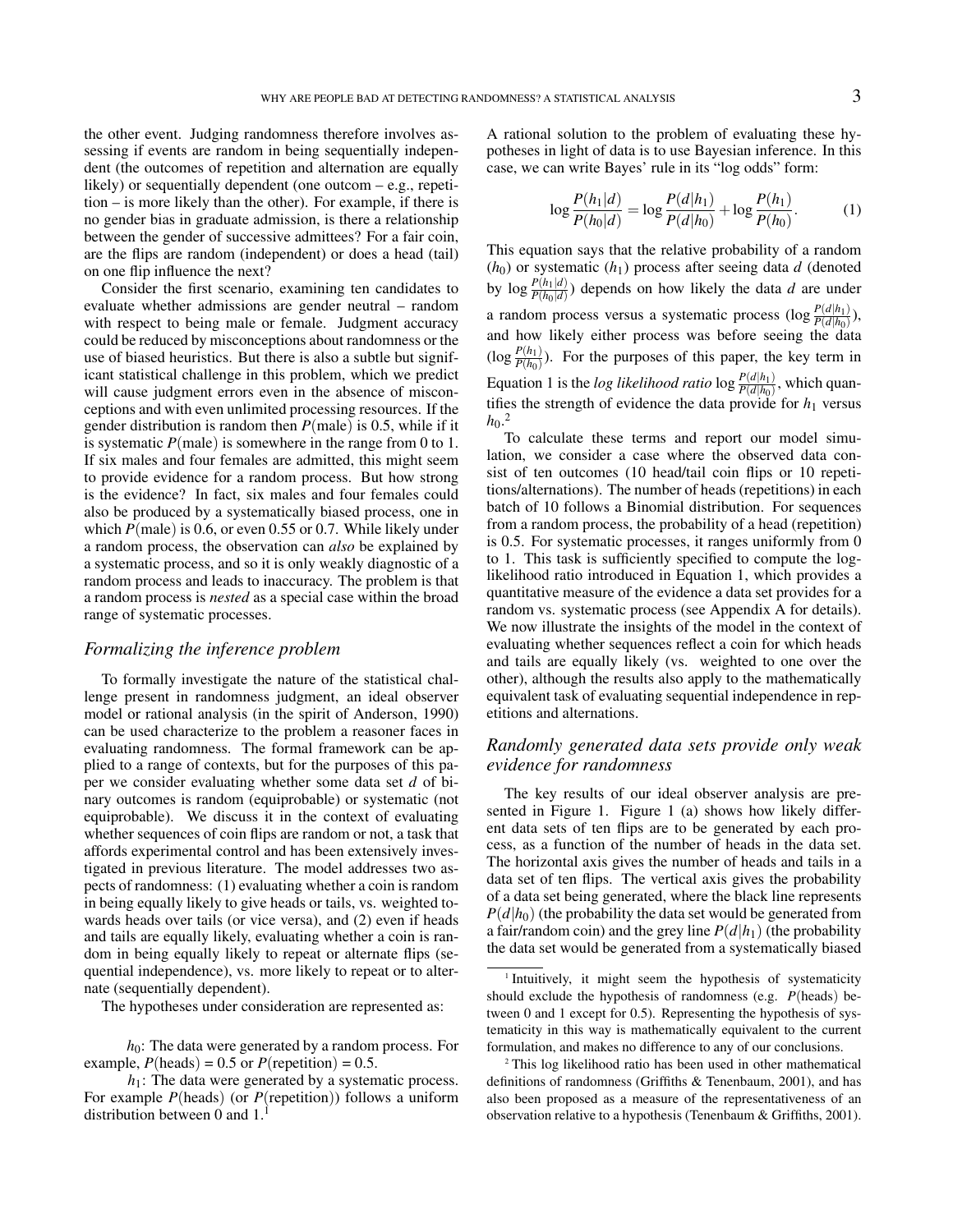

Probability of False Alarm on h0 Probability of False Alarm on h0

*Figure 1*. Left column shows the model of the nested problem of randomness judgment: discriminating whether events like head/tail flips or repetition/alternation of flips are equiprobable or systematically biased. Right column shows the model of the non-nested problem of discriminating the direction of systematic bias. Plots show the probability distribution over sequences for nested (a) and non-nested (b) processes, the distribution of evidence (measured by the log likelihood ratio or LLR) for each of the nested (c) and nonnested (d) processes, and the ROC curves for the nested (e) and non-nested (f) discrimination tasks.

coin). Data sets with little or no systematic bias are likely to come from a random process (e.g., 5H5T, 6H4T), while data sets with a wide range of systematic bias are likely under a systematic process (e.g.,  $0H10T$  to  $10H0T$ ).<sup>3</sup> However, all of the data sets likely to be generated by a random process are also reasonably likely to come from a systematic process, while the converse is true for only some systematically generated data sets (e.g., a random process is very unlikely to generate a sequence with 9H1T). This is because a random process is a special case of a systematic process (a *P*(heads) of 0.5 is a point in the range 0 to 1): A random process is contained – more formally, *nested* – in the set of systematic processes.

Recall that the log likelihood ratio (LLR)  $(\log \frac{P(d|h_1)}{P(d|h_0)})$ 

serves as a quantitative measure of the relative evidence a data set *d* provides for a systematic versus random process. It quantifies the relative probability of the sequence being generated by one process  $(P(d|h_1))$  for systematic) rather than the other  $(P(d|h_0)$  for random). Figure 1 (c) shows the distribution of evidence (the distribution of the LLR) for sequences generated from the random process and sequences from the systematic process.

We explain the construction of these distributions to aid in their interpretation. The distribution of the LLR for a random process was obtained as follows. First, 5000 sequences of 10 coin flips were generated from the distribution associated with  $h_0$ . For each of the 5000 sequences the LLR was calculated, and these 5000 LLRs were used to create the relative frequency plot in Figure 1 (c)  $(h_0:$  black line). The details of calculating the LLR in this case are given in Appendix A. In Figure 1 (c), the horizontal axis displays the range of LLRs different sequences can have (calculated with respect to the hypotheses about a random versus systematic process). The vertical axis depicts how likely sequences with these LLRs are. An analogous procedure was used to construct the distribution of the LLR for  $h_1$ : 5000 sequences were generated from a systematic process (for each sequence, *P*(heads) was randomly sampled from a uniform distribution between 0 and 1), and the LLRs of all 5000 sequences were calculated and used to create a relative frequency plot  $(h_1: \text{grey line}).$ 

Figure 1 (c) shows that the majority of randomly generated sequences have small negative LLRs (e.g., the LLR of 5H5T is -1.0). While a negative LLR indicates that the sequence is more likely to be generated by a random than systematic process, the size or magnitude of the LLR indicates *how much* more likely this is. The greater the magnitude of the LLR for a sequence, the stronger the evidence the sequence provides for one process over the other. Sequences with LLRs near to zero provide little evidence as either process is likely to generate them. While there are some systematically generated sequences with small LLRs, there are many that have large positive LLRs (e.g. the LLR of 10H0T is 4.5) and so provide strong evidence for a systematic process. Throughout this paper the LLR provides a precise quantitative measure of the evidence a data set provides for one process versus another. The results validate the nested-process account: one consequence of a random process being nested in a range of systematic processes is that randomly generated data can provide only weak evidence for a random process.

#### *Comparison to non-nested processes*

Throughout this paper, we spell out the distinctive challenges of judgments of nested processes (and by extension randomness judgments) by comparing them to judgments about non-nested processes. We examine non-nested processes whose probability distributions over data sets have a

<sup>&</sup>lt;sup>3</sup> Note that because such a broad range of data sets are likely under a systematic process, a lower probability must be assigned to each of them.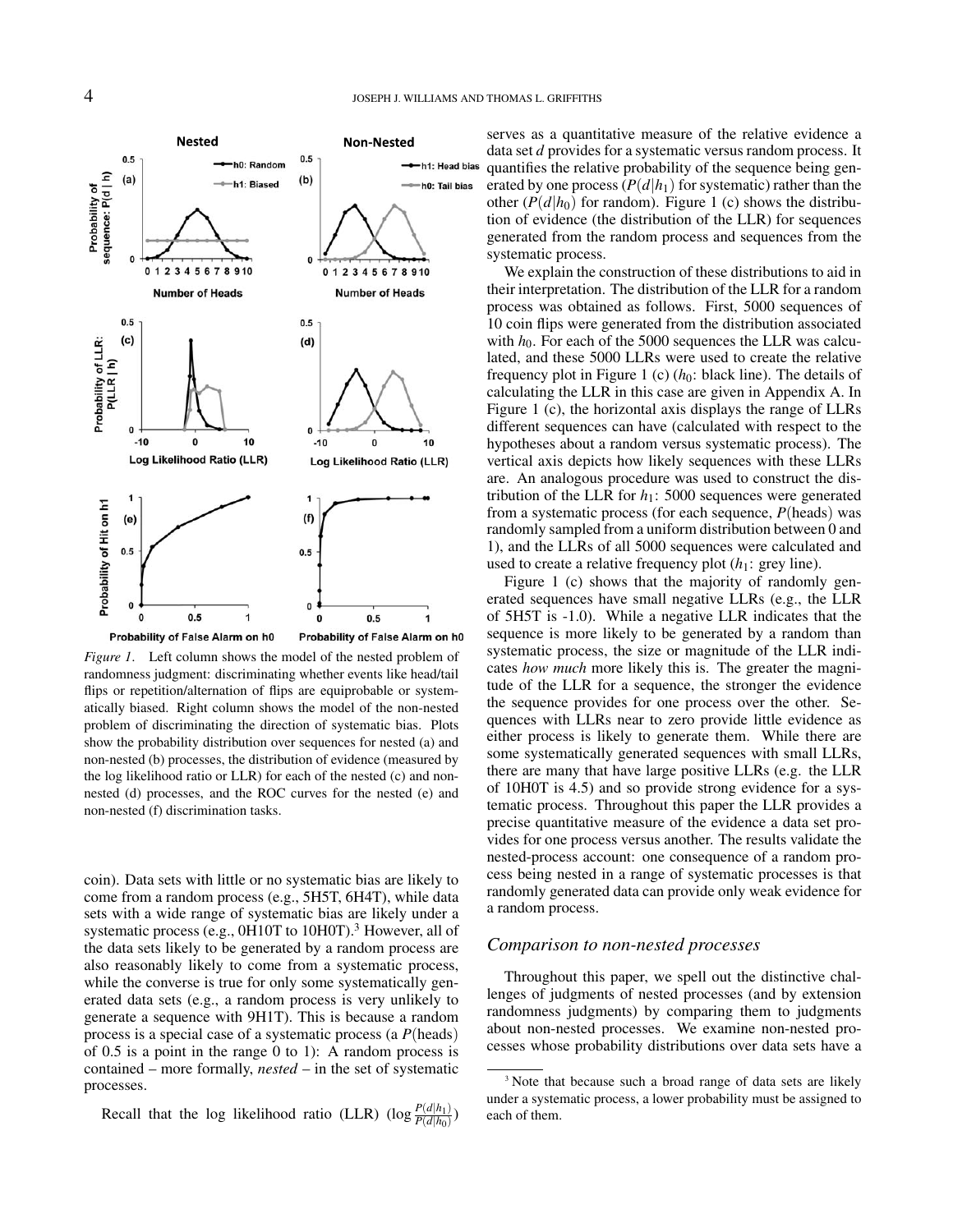similar shape and only partially overlap. Such non-nested processes appear more frequently than nested processes in psychology, and are often assumed in signal detection tasks like deciding whether an item on a memory test is old or new or identifying a perceptual stimulus in a noisy environment (Green & Swets, 1966).

One judgment about binary outcomes that involves nonnested processes concerns which outcome the generating process is biased towards. A simple version of this might compare the hypotheses that a coin is biased towards heads  $(h_0: P(\text{heads}) = 0.3)$  versus biased towards tails  $(h_1:$  $P(\text{heads}) = 0.7$ .<sup>4</sup> Figure 1 (b) shows how likely different sequences of 10 coin flips are under these two processes. Again, the horizontal axis depicts particular sequences (e.g., 2H8T, 4H6T) and the vertical axis gives the probability of the sequence being generated by a process biased towards tails  $(h_0:$  black line) and a process biased towards heads  $(h_1:$ grey line). A comparison of the nested processes in Figure 1 (a) and the non-nested processes in Figure 1 (b) reveals key differences. While sequences that are likely under both nonnested processes (e.g., 5H5T, 6H4T) are ambiguous, neither process is nested within the other, and so each process can generate sequences that are very unlikely to come from the other process.

The distribution of the LLR for sequences generated from non-nested processes is shown in Figure 1 (d), and was constructed using a similar procedure to Figure 1 (c). First, 5000 sequences were generated from a process biased towards tails  $(P(\text{heads}) = 30\%)$  and 5000 from a process biased towards heads ( $P(\text{heads}) = 70\%$ ). The LLR of each sequence was computed as  $\log \frac{P(d|h_1)}{P(d|h_0)}$ . It should be noted that these are not the same probabilities used for the nested processes, because  $h_0$  now represents a bias towards tails instead of a fair coin  $(P(\text{heads}) = 0.3, \text{not } 0.5)$ , and  $h_1$  a bias towards heads instead of any bias  $(P(\text{heads}) = 0.7, \text{not a uniform distribution from } 0$ and 1). The formula for the LLR is provided in Appendix A. The relative frequency plot in Figure 1 (d) shows the distribution of the sequence LLRs, where the horizontal axis depicts the LLRs of particular sequences (calculated with respect to the hypotheses of a tail bias versus head bias) and the vertical axis depicts how likely sequences with these LLRs are.

Although the LLR of a sequence is calculated with respect to different hypotheses in Figures 1 (c) and 1 (d), the LLR still permits a direct comparison of the strength of the available evidence. The LLR's value is to serve as an abstract and context-independent quantification of the evidence a data set provides in discriminating any two given hypotheses. For example, the sequence 5H5T has an LLR of -1.0 with respect to whether the generating coin was fair or biased (and an LLR of 0 with respect to whether it was biased to tails or heads) while the sequence 4H6T has an LLR of  $-1.7$  with respect to whether the generating coin was biased to tails or heads (and an LLR of -0.8 with respect to whether the coin is fair or biased).

A comparison of Figure 1 (c) and (d) demonstrates the distinctive statistical challenge that stems from the nested nature of randomness judgment. Whereas the distribution of evidence for nested processes is asymmetric and substantially weaker for the nested random process, the distribution of evidence for non-nested processes is symmetric and a broad range of sequences provide strong evidence for the process that generated them. Randomness judgment not only differs from many standard judgment tasks in requiring people to draw on concepts of and reasoning about a random process, but *also* in being a nested judgment and therefore having statistical limits on the evidence available.

## *Difficulty of discrimination as reflected in ROC curves*

To quantify judgment accuracy for nested and non-nested processes we draw on tools from signal detection theory. Signal detection theory is useful in quantifying the difficulty of judgment tasks across a range of situations, and Lopes (1982) argues for its value in understanding randomness judgment – particularly in comparing human reasoners to a normative standard. We examine the *receiver operating characteristic* or *ROC* curve for nested and non-nested judgments. To infer from a sequence whether  $h_0$  or  $h_1$  is true a reasoner must have a decision criterion based on the evidence – for example they could report  $h_0$  whenever the LLR is below zero and  $h_1$  when it is above. However, the criteria adopted can vary across prior expectations of the likelihood of  $h_0$  and  $h_1$ , different costs and rewards for errors and correct responses, and individuals. We use the ROC curve because it provides a broad view of how difficult or easy it is to use a sequence to discriminate two processes, without relying on a specific judgment criterion. The ROC curve for discriminating the nested random and systematic processes is shown in Figure 1 (e), and the ROC curve for discriminating the two non-nested systematic processes in Figure 1 (f).

The details of how these curves were constructed are provided in Appendix B, but the curve in Figure 1 (e) plots the relative proportion of *hits* (correct identifications of systematically generated data sets) on the vertical axis against the proportion of *false alarms* (misclassification of randomly generated data sets as systematic). If only a single criterion were used (e.g. an LLR of 0) this curve would collapse to a single point that plots the predicted hit rate against the false alarm rate. However, we calculated the hit rate and false alarm rate for many criteria that cover a broad range (from conservative to liberal in reporting  $h_1$ ) to produce these curves. Each ROC curve therefore gives a broad and criterion-independent picture of an ideal observer's ability to use the evidence available to discern which process generated a sequence. Curves which are closer to a right

<sup>4</sup> The conclusions of this analysis are not significantly changed by manipulating these particular probabilities (e.g., using *P*(heads) of 0.25 or 0.35) as long as it represents a reasonable bias. For example,  $P(\text{heads}) = 0.52$  is a less plausible representation of participants' belief that a coin is biased towards heads than  $P(\text{heads}) =$ 0.70. Representing bias over a uniform interval (e.g., *P*(heads) ranges uniformly from 0.5 to 1) also produces equivalent results, as is later demonstrated in the model in Figure 2.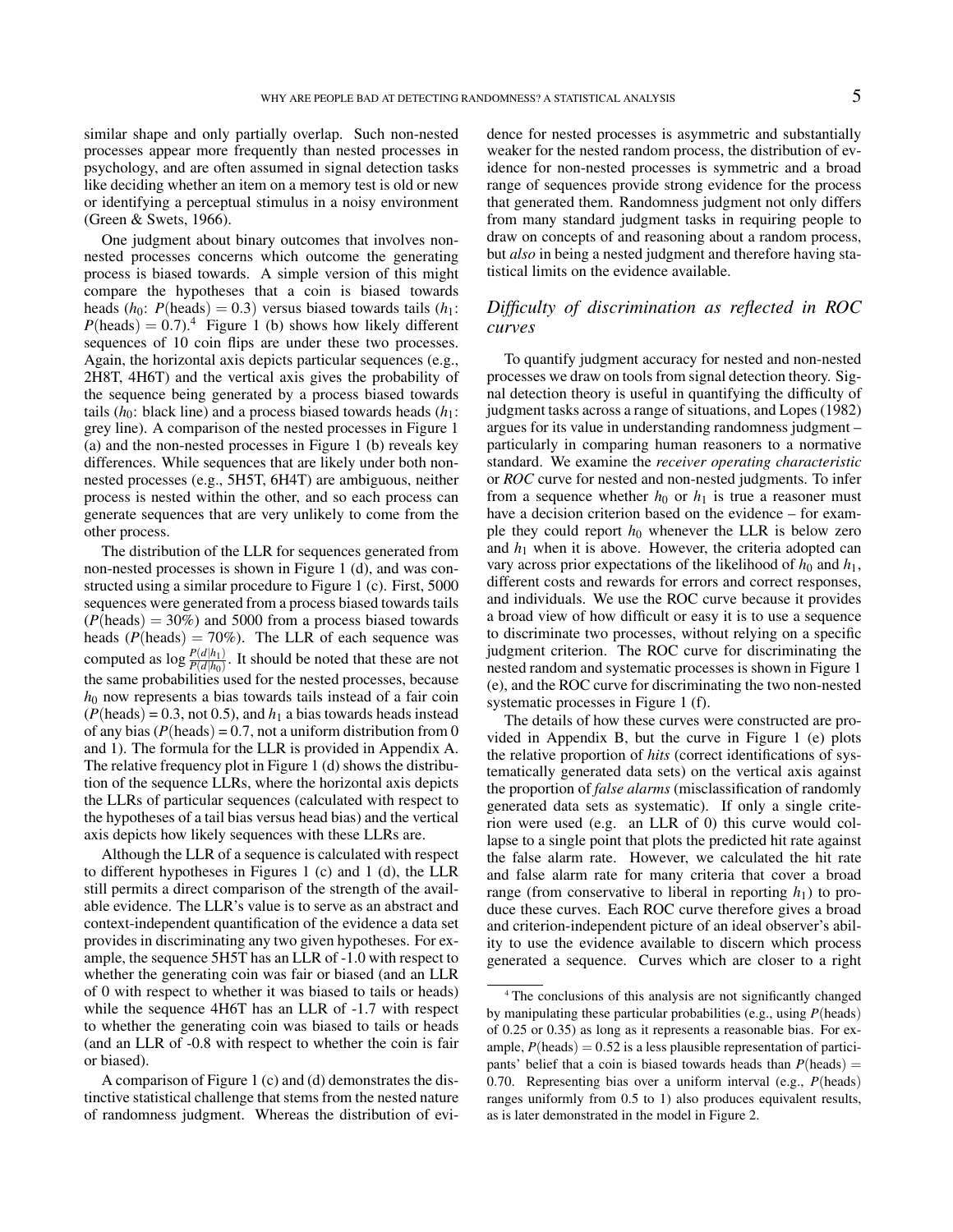angle demonstrate good discriminability of the two processes, while curves that are closer to the diagonal reflect reduced ability: Increasing hits requires large increases in false alarms.

Even if misconceptions about random processes are absent and cognitive resources are not taxed, the ROC curves show that discrimination accuracy is inherently lower for the nested than the non-nested processes, which is caused by the weaker distribution of evidence. The ROC curves also emphasize that randomness judgment involves an inherent tradeoff between accurately identifying random processes and accurately identifying systematic processes – increasing detection of systematicity *necessitates* mistakenly claiming that randomly generated data reflect a systematic process. Since the weak evidence reduces discriminability, reasoners will be especially prone to erroneously detecting structure when the data is randomly generated – the key phenomenon identified in past research.

#### *Summary*

The ideal observer analysis elucidates the precise nature of the inherent statistical difficulty in detecting randomness – it is a nested process. Discriminating a random process (like *P*(heads) or *P*(repetition) is 0.5) from a systematic process (*P*(heads) or *P*(repetition) has another value between 0 and 1) is statistically difficult because, as demonstrated in the analysis of the likelihood of data sets, randomly generated data sets are also reasonably likely to have come from systematic processes. Calculating the distribution of the LLRs of data sets generated by both kinds of processes provided a quantitative measure of the evidence a data set provides, demonstrating that randomly generated data sets provide relatively weak evidence for a random process. The paucity of this evidence was outlined in the comparison to the evidence that can be provided for a systematic process, and to the evidence provided by data sets from non-nested processes. ROC curves indicated that the information available in judging randomness was lower than for the other tasks, such that raising correct identifications of systematic process would necessitate higher false alarms in incorrectly judging that randomly generated data set reflected a systematic process.

One concern with the current model may that the nonnested processes are rendered easier to discriminate by selective choice of the parameter values of *P*(heads) or *P*(repetition) of 0.3 and 0.7. To address this concern we confirmed that the challenge in nested judgments was also apparent when compared to another model for non-nested processes. In this model *P*(heads) (*P*(repetition)) ranged from 0 to 0.5 for  $h_0$  and 0.5 to 1 for  $h_1$ . This used the same assumptions as the previous simulation, and the model's derivation is shown in Appendix A. As Figure 2 shows, changing these parameters may adjust the distribution of the LLR (evidence), but because neither of these processes is nested in the other, the unique challenge faced in judging randomness still remains. We now present three experiments that test whether this model does in fact predict people's errors in detecting



*Figure 2*. Left column replicates the nested model from Figure 1. Right column shows the non-nested model where systematic processes are distributed over intervals 0 to 0.5 and 0.5 to 1. Distributions of the LLR for these nested (a) and non-nested (b) processes, and ROC curves for discriminating nested (c) and non-nested (d) processes.

randomness.

#### Exploring the source of errors in human randomness judgments

Our nested-process account provides a novel proposal for how to characterize the statistical difficulty of making randomness judgments. But there is no empirical evidence that people's judgments are actually sensitive to the statistical measures we present. Moreover, there is clear reason to believe people have misconceptions about randomness and processing limitations, which may eliminate or overwhelm any effects of our statistical measures on judgment.

We conducted three experiments that investigated the extent to which accuracy and errors depended on statistical features characterized by the model – like the LLR or quantity of evidence available – versus whether people needed to reason about and represent a random process. Our model predicts that accuracy should be primarily a function of the evidence provided by a sequence (LLR), which our mathematical analysis shows is highly dependent on whether a process is nested or non-nested. Alternatively, the model may fail to accurately capture the evidence available to people, or statistical considerations may play a minimal role if errors are driven largely by people's difficulties in conceptualizing and reasoning about randomness.

All three experiments compared the accuracy of judg-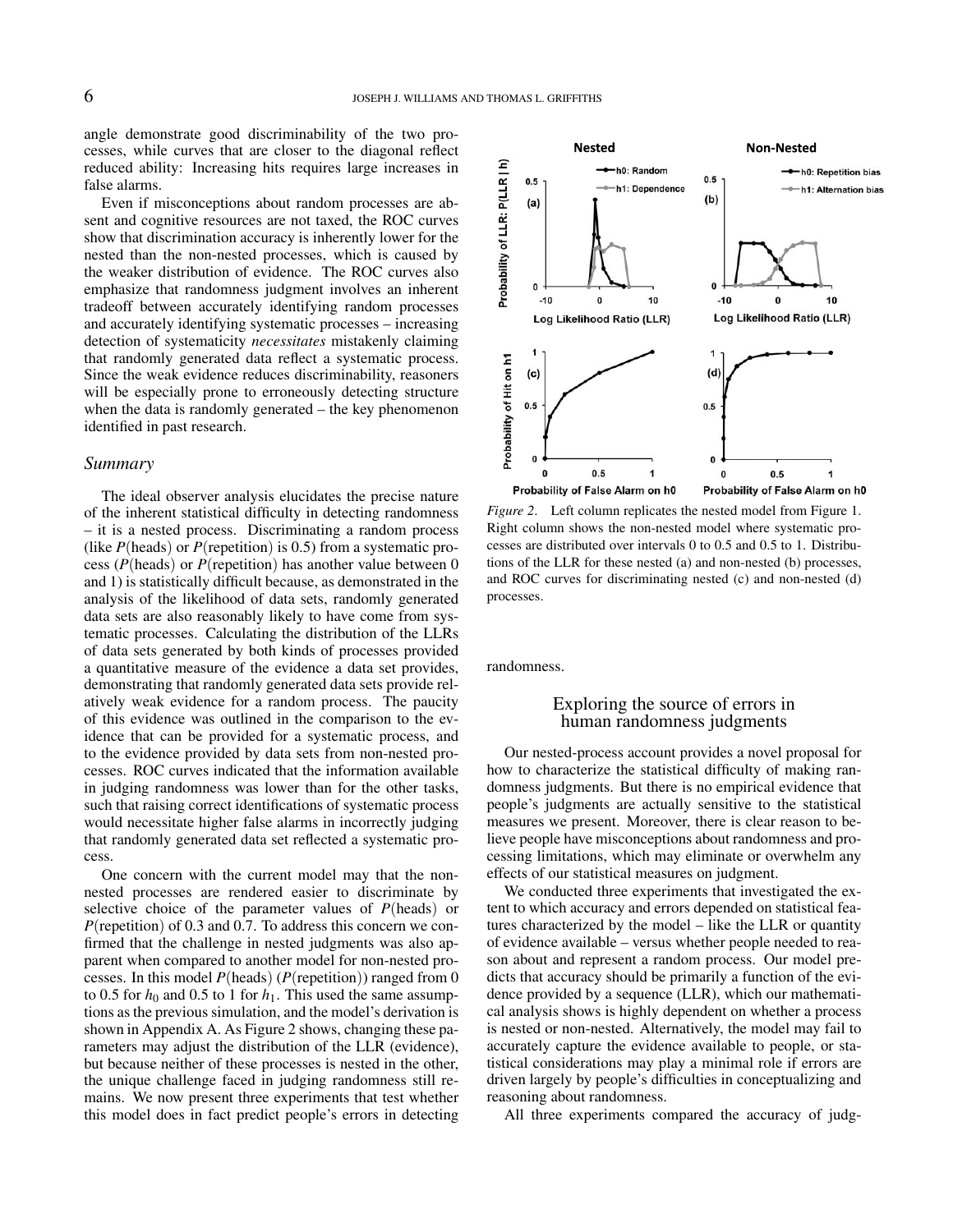ments in a *nested* condition – discriminating a random from a systematically biased process – to judgments in a *non-nested* condition – discriminating two systematic processes. Accuracy is predicted to be lower in the nested condition, whether because of (1) people's limitations in conceptualizing and reasoning about a random process; and/or (2) the low LLRs or weak evidence available for a nested process – as predicted by our model. To evaluate these possibilities we compared the nested and non-nested condition to a critical *matched* condition. The matched condition used the same judgment task as the non-nested condition, but the same distribution of evidence as the nested condition. Although people did not need to reason about a random process, the model were used to statistically equate the available evidence to that in the nested condition. The model's predictions about the LLR was used to choose the sequences in the matched condition so they provided exactly as much evidence for discriminating the non-nested processes as the sequences in the nested condition did for discriminating random from systematic processes.

If our nested-process account characterizes the statistical difficulty people face in detecting randomness, the matched condition should have lower accuracy than the non-nested condition. If the model captures the difficulty of the task, the matched condition may even be as inaccurate as the nested. If the model does not capture difficulty or these considerations are minimal relevant to other factors, accuracy in the matched condition should not differ from the non-nested and could even be greater. The model can also be evaluated by assessing how well the LLR – the model's measure of evidence – predicts people's accuracy and reaction time in making judgments on particular data sets. The model predicts that judgments on sequences with small LLRs (not very diagnostic) should be near chance and have slow reaction times, with the opposite pattern for sequences with large LLRs.

While all the experiments followed this basic logic, the task in Experiments 1 and 2 was deciding if a coin was random (heads and tails equally likely) or biased towards heads/tails. Experiments 3A and 3B extended the model to the more complex context of deciding whether a coin was random (independent of previous coin flips – repetitions or alternations equally likely) or biased towards repetition/alternation. These experiments also extended the current model to investigate whether the nested-process account predicts people's judgment errors even in situations in which there are known biases and misconceptions that cause errors. The model could then shed light on how to integrate both rational considerations and erroneous ideas about random processes in fully explaining why randomness judgment is so hard. Alternatively, invoking a further statistical account might be unnecessary and lack parsimony, or the strength of the evidence may play a minimal role relative to flawed reasoning about randomness.

Experiment 2 also went beyond the other two experiments by independently manipulating whether judgments did or did not concern a random process, and whether they were nested or non-nested. This aimed to further elucidate whether errors were best predicted by whether people have to reason about random processes *per se*, or by whether they had to discriminate nested processes with weak distributions of evidence.

#### Experiment 1: Judging randomness in the frequency of events

As mentioned above, Experiment 1 examined judgments about whether a coin was random (equally likely to produce heads or tails) or systematically biased (towards heads, or towards tails). It investigated whether our nested-process account provided an accurate characterization of the source of errors in people's randomness judgments. In the non-nested condition participants judged whether sequences were biased towards heads or tails for 50 sequences that covered a range of evidence characteristic of biased coins. In the nested condition participants judged whether a coin was fair (random) or biased for 50 sequences that covered a range of evidence characteristic of fair and biased coins. In the matched condition judgments concerned whether a coin was biased towards heads or tails, but the LLR (the nested-process model's measure of the evidence a sequence provided) was used to select 50 sequences that provided exactly as much evidence for a bias to heads/tails as the 50 in the nested condition provided for a fair/biased coin. Although the task differed, the LLRs according to the nested and non-nested models were matched in the nested and matched conditions. If the model captures the statistical difficulty in this randomness judgment, accuracy in the matched condition should be significantly lower than in the non-nested condition, and closer or even equal to that in the nested condition.

#### *Methods*

*Participants*. Participants were 120 undergraduate students (40 in each of three conditions), participating for course credit.

*Materials*. The 50 sequences in the nested and non-nested condition were chosen to span a range of sequences that would be generated under the nested and non-nested processes. Table 1 shows the distribution of LLRs for the sequences in each condition, as well as example sequences in each range of LLRs, summarized by the number of heads in the sequence. For the nested condition, 50,000 sequences of 40 coin flips were generated by simulating a fair coin (random process) and 50,000 by simulating coins that had *P*(heads) ranging uniformly from 0% to 100% (systematic process).<sup>5</sup> The 100,000 samples were pooled and ordered by increasing LLR and 50 sequences were selected that covered the range of LLR values by selecting a sequence at every second percentile. A similar process was used for the non-nested condition: 50,000 sequences from a coin with  $P(\text{heads}) = 0.3$ and 50,000 from a coin with  $P(\text{heads}) = 0.7$  were pooled and ordered by LLR (the evidence for bias towards heads versus

<sup>&</sup>lt;sup>5</sup> *P*(heads) for each of the 50,000 sequences was randomly chosen, with all values between 0 and 1 equally likely.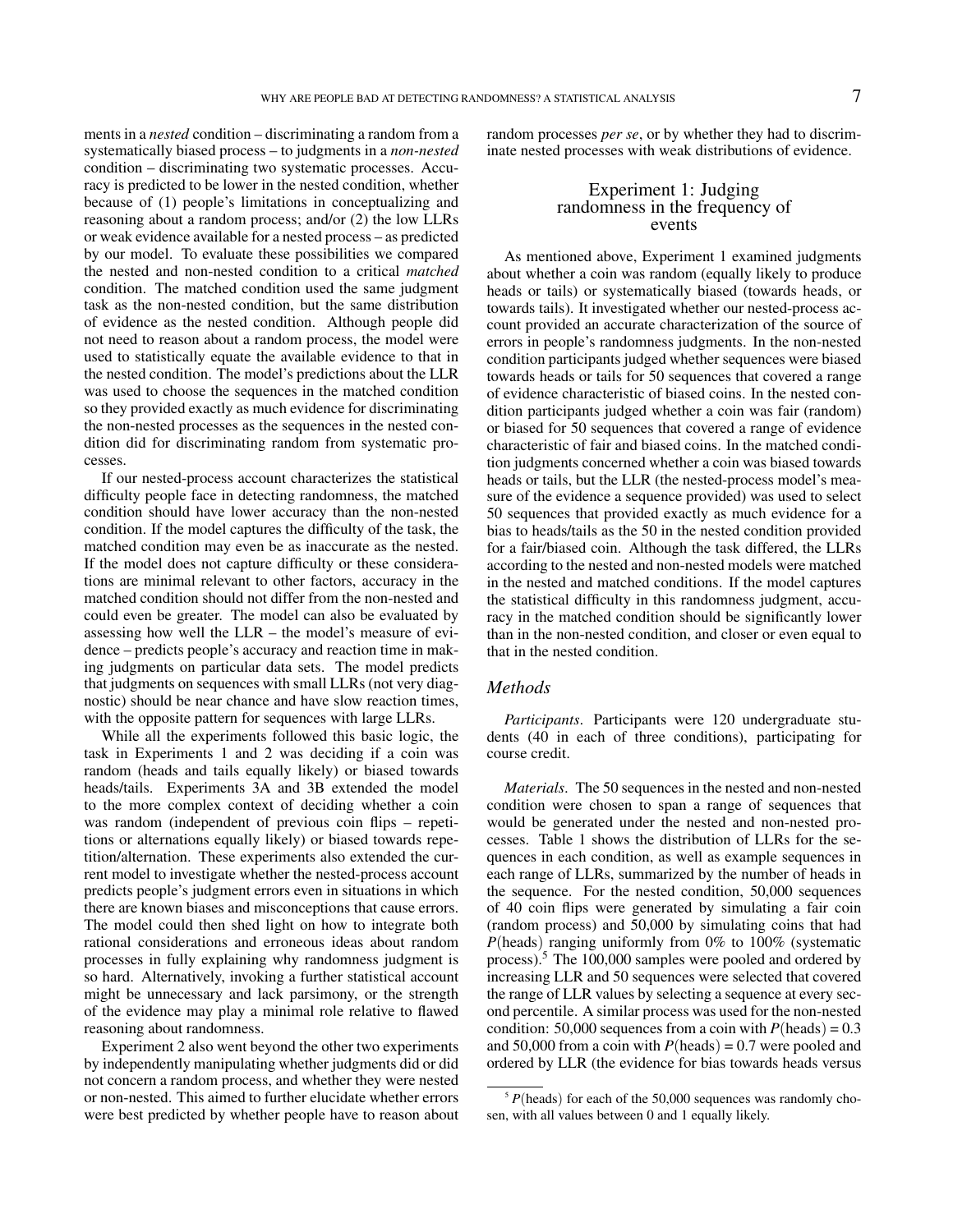

*Figure 3*. Judgment accuracy as a function of task and evidence in Experiment 1. Error bars represent SEM.

tails) and a sequence selected from every 2nd percentile for a total of 50.

The 50 matched sequences provided the critical test. Participants would judge whether these sequences were biased towards heads or biased towards tails, so the LLR was calculated with respect to the non-nested processes. However, each of the 50 matched sequences was chosen to have a similar LLR to one of the 50 nested sequences. It was not always possible to make the LLRs in the nested and matched condition identical, but sequences were selected to minimize the differences. The sequences in the matched and nested condition were thus matched in the amount of evidence they provided for their respective judgments, but these judgments were about qualitatively different processes.

*Procedure*. The experiment was administered by computer. Participants in the nested condition were instructed that they would see sequences of coin flips, and that half of these had come from a fair coin that produced heads and tails with probability 50%, and from other half from a coin biased to show heads and tails with some probability other than 50%, with all probabilities being equally likely. For each sequence, they were instructed to decide which process had generated it. Participants in the non-nested and matched condition were instructed that half of the sequences came from (1) a coin that came up heads 30% of the time (tails 70%), and the other half from (2) a coin that came up heads 70% of the time (tails 30%). Participants were given 16 practice trials of just five flips, followed by the actual experiment of 50 trials of 40 flips. Each trial displayed the sequence of heads and tails onscreen, e.g., "HTHTHTHTHHHHTTHHHHT-THTTTTHHHTTTTHHHTHHT". Responses were made by pressing one of two buttons, with the button-response pairing randomly chosen for each participant.

#### *Results*

*Accuracy*. People's judgment accuracy in each of the three conditions is shown in Figure 3. An accuracy score was constructed for each participant as the proportion of correct inferences out of 50, with an inference scored as correct if the participant chose the process favored by the evi-

#### Table 1

*Distribution of the LLR for sequences used in Experiment 1. Note: The LLR is calculated with respect to the relevant nonnested or nested processes in each condition. The table gives the number of sequences in each condition which have LLRs in a particular range. Example sequences in each LLR range are provided, summarized by the number of heads.*

**Non-Nested Condition** 

| <b>LLR</b> range                         | $-25$ | $-10$            |      |      |                   | 10 |
|------------------------------------------|-------|------------------|------|------|-------------------|----|
|                                          | $-10$ |                  |      |      | 10                | 25 |
| <b>Example Sequences</b><br>(Num. Heads) |       | 6H, 12H 15H, 18H | none | none | 22H, 25H 28H, 34H |    |
| Frequency                                | 20    |                  |      |      |                   | 20 |

**Nested Condition** 

| LLR range                                | $-25$ | $-10$ | ÷ż |                                          |    | 10 |
|------------------------------------------|-------|-------|----|------------------------------------------|----|----|
|                                          | $-10$ | $-2$  |    |                                          | 10 | 25 |
| <b>Example Sequences</b><br>(Num. Heads) | none  | none  |    | 19H, 20H   13H, 26H   10H, 32H   4H, 39H |    |    |
| Frequency                                |       |       | 29 |                                          |    |    |

**Matched Condition** 

| <b>LLR</b> range                         | $-25$ | $-10$ | -2 |    | 10                                  |
|------------------------------------------|-------|-------|----|----|-------------------------------------|
|                                          | $-10$ | $-2$  |    | 10 | 25                                  |
| <b>Example Sequences</b><br>(Num. Heads) | none  | none  |    |    | 19H, 20H 20H, 21H 23H, 25H 29H, 34H |
| Frequency                                |       |       | 29 |    |                                     |

dence a sequence provided (its LLR).<sup>6</sup> Accuracy in the nonnested condition was significantly better than in the nested and matched conditions  $(t(78) = 6.9, p < 0.001, d = 1.54;$  $t(78) = 8.6, p < 0.001, d = 1.87$ . However, accuracy in the matched condition did not differ significantly from accuracy in the nested condition ( $t(78) = -1.6$ ,  $p = 0.12$ ,  $d = -0.30$ ). When the distribution of evidence for judging randomness and judging direction of bias is equated, people make just as many errors and performance is not significantly different. In fact, accuracy was numerically lower in the matched condition, so any potential differences run counter to the prediction that the model isn't sufficient to capture the difficulty of the task. This provides evidence that the nested-process account accurately characterizes the statistical challenge inherent in this randomness judgment.

*Model predictions: Degree of belief*. Figure 4 shows the proportion of people choosing  $h_1$  for each of the 50 sequences, as well as the posterior probability of  $h_1$  according to the model's analysis of the judgment – the precise degree of belief in  $h_1$  that is warranted by the evidence the data provide. $7$  The sequences are ordered from left to right by increasing LLR. The key pattern illustrated in Figure 4 is that there is a striking quantitative correspondence between the

<sup>6</sup> This is equivalent to the process with higher posterior probability, when the prior probabilities of  $h_0$  and  $h_1$  are equal. Accuracy could also have been evaluated in other ways – such as based on the generating process. We use such an approach in Experiment 2, which has complementary advantages and disadvantages.

<sup>&</sup>lt;sup>7</sup> The model assumes that  $h_0$  (a random process) and  $h_1$  (a systematic process) are equally likely a priori (the instructions provided to participants also indicate that this is the case) and so the posterior probability depends only on the LLR: it is equal to  $\frac{1}{1+e^{-LLR}}$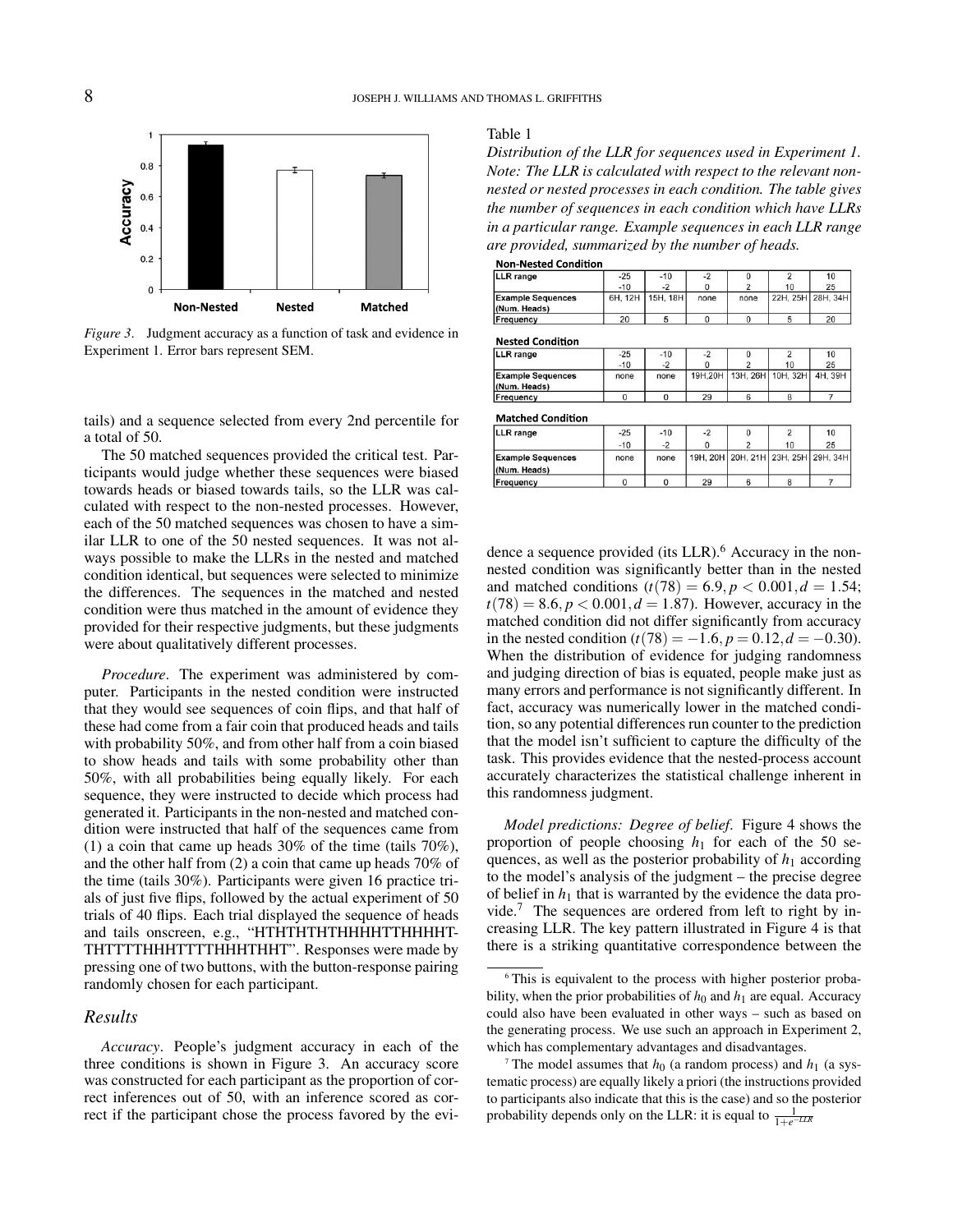

Sequence Number (ordered by increasing LLR)

*Figure 4*. Experiment 1: Human judgments are the proportion of people reporting that a sequence was generated by  $h_1$  and model judgments are the posterior probability of  $h_1$  for a sequence.  $h_1$ represented a systematically biased process for the nested condition and a bias to heads for the symmetric and matched. Sequences are ordered by increasing evidence for *h*1.

proportion of people who choose a process and the model's degree of belief in that process, according to the LLR of the data set. The correlations for the non-nested, nested, and matched conditions are, respectively,  $r(48) = 0.99, 0.94,$  and 0.92, providing compelling evidence that the model accurately captures the statistical difficulty in detecting randomness.

*Model predictions: Reaction Time*. All reaction time analyses were carried out on data that were first scaled for outliers (reaction times greater than 10 seconds were replaced by a value of 10 s). Reaction time data confirm the pattern of difficulty in judgments: people were faster to make judgments in the non-nested than either the nested ( $t(78) = 2.5$ ,  $p < 0.02$ ,  $d = 0.56$ ) or matched ( $t(78) =$  $2.7, p < 0.01, d = 0.60$  conditions, although reaction time for the matched condition was not significantly different from the nested condition  $(t(78) = -0.33, p = 0.74, d =$  $-0.07$ ).

Reaction time was also analyzed as a function of individual sequences (or rather, their LLRs) to obtain detailed model predictions. There was a clear linear relationship between the time people needed to make a judgment about a sequence and the magnitude of the evidence that sequence provided (the size of the LLR). The correlations between the time to make an inference from a sequence and the absolute value of the LLR of the sequence were  $r(48) = -0.82$  (nonnested),  $-0.84$  (nested), and  $-0.75$  (matched). The smaller the magnitude of the LLR, the longer the time to make a judgment, the larger the LLR, the quicker an inference was made. The close match between data and model illustrates that the sequences which provide only weak evidence are the sequences that people find inherently difficult to evaluate and spend more time processing.

#### *Discussion*

Experiment 1 provided evidence for the nested-process account. Although judgments about a random process (fair coin) were less accurate than similar task judgments abut non-nested processes (head/tail bias), these were due to the weak evidence available rather than people's erroneous intuitions about randomness. The critical matched condition required judgments about non-nested processes, eliminating the role of biases about randomness in erroneous judgments. But it also equated the amount of evidence sequences provided to the evidence available in the nested condition. This eliminated the significant differences, so that the nested and matched condition were equally accurate. Judgments about randomness are more inaccurate than judgments about two kinds of systematic processes not only because they involve reasoning about randomness, but because judgments about randomness are judgments about a nested process.

Across a range of sequences, the proportion of people who judged a random process to be present closely tracked the rational degree of belief an ideal observer would possess based on the statistical evidence available. There was also a close correspondence between the strength of evidence and the difficulty of making a judgment, as measured by reaction time. The results suggest that the assumptions of the model about how processes are mentally represented and related to data provides a good account of participants' difficulty and errors in judging randomness, by closely capturing the uncertainty in the evidence available. In particular, the high correlations between model and data suggest that people are very sensitive to the evidence a sequence provides for a process and are good at judging how likely it is that a particular process generated a sequence.

When a sequence provides strong evidence for a process and the rational degree of belief in that process is high, a high proportion of people choose that process, while when the rational degree of belief is low, few people choose it. Moreover, people's inaccuracy can be understood in terms of closely tracking the rational degree of belief. For example, if the posterior probability of a process is 0.6 and 60% of people choose it, 40% of them are judged to have made an error. However, this error is a consequence of the fundamental uncertainty in the task – even a rational analysis suggests that the data only weakly identify the generating process.

One concern might be whether participants' probabilitymatching behavior truly provides evidence for the model: If each individual knows that the posterior probability of a process is above 0.5, then perhaps the proportion choosing that process should be 100%, not the posterior probability. However, there are several reasons this may not be true. Even if the evidence available is constant across participants, the particular criterion each uses for a judgment may vary. Also, participants do not necessarily have direct access to a quantitative measure of the evidence in a stimulus, but may process a noisy function of this evidence. As the evidence becomes stronger both an ideal observer's confidence and participants' correct responses increase because they are sensitive to the same statistical information, even if different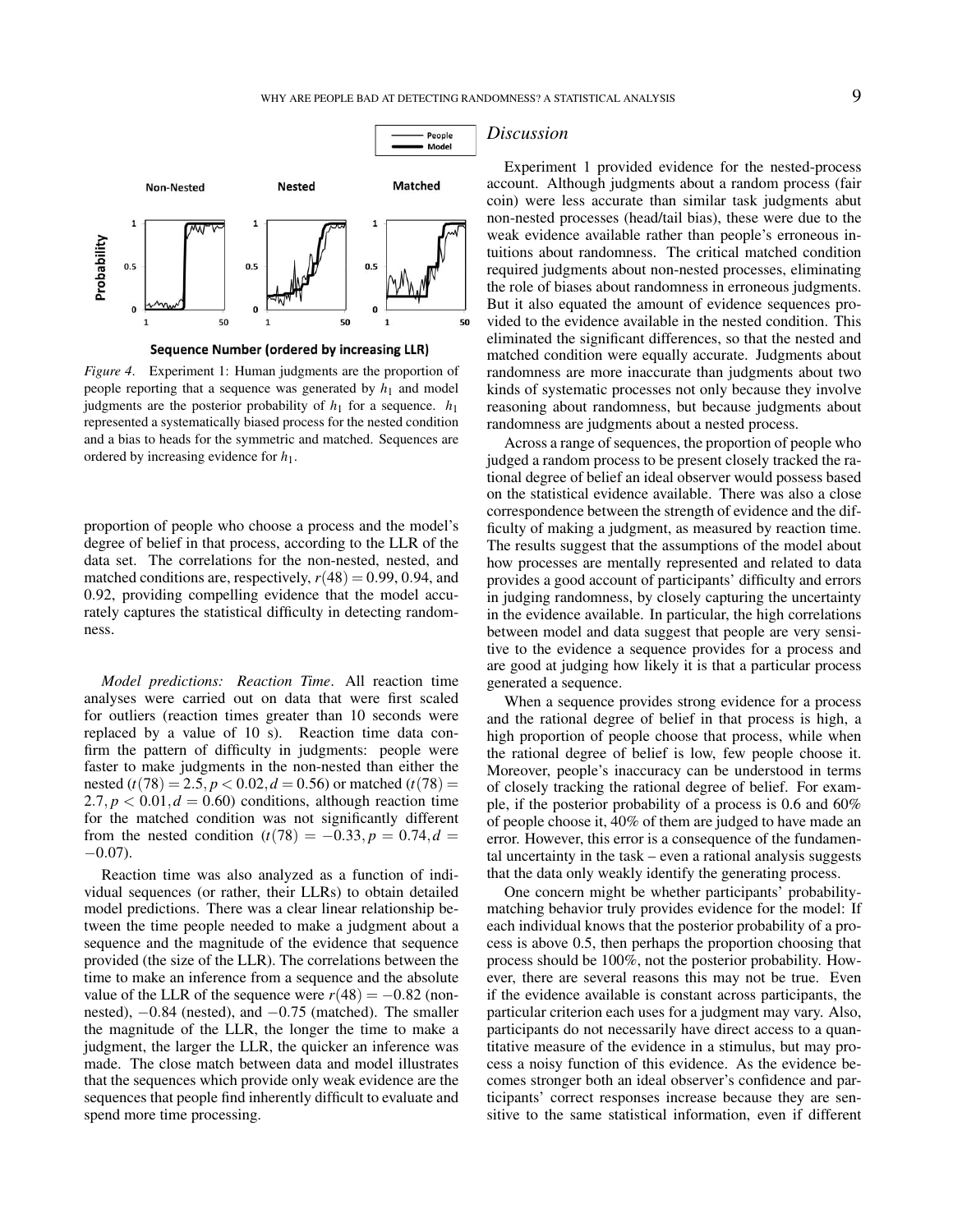procedures or processes map this information to a particular judgment. Vulkan (2000) and Shanks, Tunney, and Mc-Carthy (2002) provide further discussion of issues relating to this kind of probability matching.

## Experiment 2: Dissociating random processes and nested processes

One reason Experiment 1 provided compelling support for a nested model was that the nested and matched condition were equally accurate *despite* differing in whether participants had to reason about randomness. But a drawback of this difference is that the comparison of the nested to the matched (and non-nested) condition does not isolate being *nested* as a critical feature. Experiment 2 addressed this issue by replicating and extending Experiment 1 in two ways.

The first was that the nested judgment was compared to a judgment that was both non-nested *and* required reasoning about a random process, providing a closer match. This *random non-nested* condition required discriminating a random coin  $(P(\text{heads}) = 0.5)$  from a biased coin that produced heads 80% of the time. Although this condition also requires detecting a random process, the nested model predicts a more informative distribution of evidence and higher accuracy since the judgment about randomness is not *nested*. The matched condition was similarly adapted to provide a more direct comparison to the nested condition by using the random non-nested judgment task, but statistically matching the evidence to that in the nested condition, which we now label the *random nested* condition.

For the second extension we included two conditions that allowed us to *independently* manipulate whether participants made judgments about random (vs. only systematic) processes, and whether the judgments were nested (vs. nonnested). The *systematic non-nested* condition did not require reasoning about a random process, but was chosen to be statistically similar to the random non-nested condition. It required discrimination of a process with  $P(\text{heads}) = 0.4$  from one with  $P(\text{heads}) = 0.7$ . The *systematic nested* condition was statistically similar to the random nested condition. It required evaluating whether a sequence was generated by a systematically biased coin with  $P(\text{heads}) = 0.4$  or a biased coin with *P*(heads) between 0 and 1.

This constitutes a two (judgment: requires vs. does not require consideration of a random process) by two (statistical structure: nested vs. non-nested) design. Anested-process account predicts a main effect of statistical structure – where accuracy is lower for nested than non-nested processes – but no effect of whether the judgment involves consideration of a random process. Alternatively, if the involvement of random processes is what makes a task hard, accuracy should be lower whenever people have to use their concept of randomness or apply a heuristic in evaluating a random process. Finally, if the statistical structure of the task is irrelevant, we should see no difference between the nested and non-nested judgments.

Two further changes were made to complement Experi-

ment 1. To more directly target participants' intuitions about randomness, they were instructed to judge whether a sequence reflected a random coin. Experiment 1 framed the task as identifying whether the had a 50% probability of heads, which was logically equivalent but may not have directly tapped intuitions about randomness. Also, Experiment 1 selected sequences with a broadly representative range of LLRs and so had to use the ideal observer model to assess accuracy. Experiment 2 chose the sequences to represent the distribution that was most likely under each process and used this information in scoring accurate responses. Using both of these methods for selecting sequences and scoring accuracy ensures that our findings are not an artifact of any particular method.

## *Methods*

*Participants*. Participants were 110 members of the Amazon Mechanical Turk community who participated online for monetary compensation and 90 undergraduate students who participated for course credit (40 in each of five conditions, with participants from the different sources spread evenly across the conditions).

*Materials*. The systematic non-nested ( $P(\text{heads}) = 0.4 \text{ vs.}$ ) 0.7), random non-nested  $(P(\text{heads}) = 0.5 \text{ vs. } 0.8)$ , systematic nested ( $P(\text{heads}) = 0.4 \text{ vs. } [0-1]$ ), and random nested  $(P(\text{heads}) = 0.5 \text{ vs. } [0-1])$  conditions each presented 50 sequences of 40 coin flips, 25 from each process. 25 sequences that represented those expected from each process were selected by multiplying 25 by the probability distribution over sequences for each process. The answer was used to choose how many sequences had a particular number of heads. For example, if  $P(\text{heads}) = 0.5$  the probability of a sequence with 20 heads is 0.125 and so there were three sequences with 20 heads  $(0.125 \times 25 = 3.125$ , the product was rounded). For the matched condition, the 50 sequences were selected so that the LLR with respect to the random non-nested judgment (*P*(heads) of 0.5 vs. 0.8) was as similar as possible to the LLRs in the random nested condition.

*Procedure*. Participants were informed that they would see sequences of heads and tails that were generated by different processes and that they would judge what the generating process was. For each condition, they were informed what the relevant processes were and told that half of the coins came from each process. For example, in the random nested condition they were told that half of the sequences came from a coin that is random  $-$  has 50% probability of heads and half from a coin that has an 80% probability of heads. Each trial displayed the sequence onscreen, e.g., "HHTHTHTHTHHHHTTHHHHTTHTTTTHHHTTT-THHHTHHT". The order of the flips in a sequence was randomized on each presentation. Responses were made on the keyboard. To familiarize participants with the task they had a practice phase of making judgments about 16 sequences of just five flips. The actual experiment required judgments for 50 sequences of 20 flips.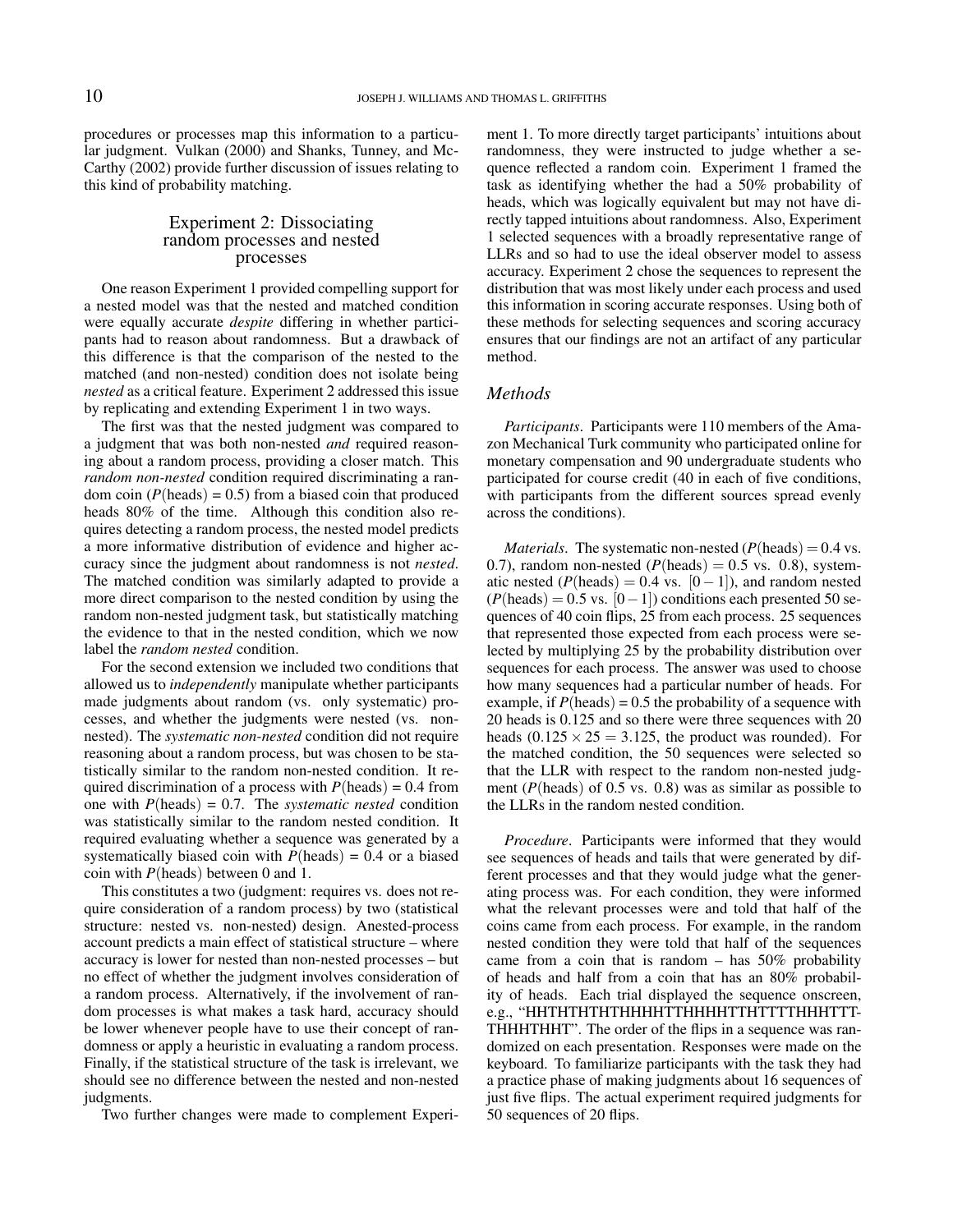## *Results & Discussion*

Accuracy was calculated in two ways. First, as in Experiment 1 an inference was scored as correct if the participant chose the process favored by the evidence a sequence provided (its LLR). Second, an inference was scored as correct if it corresponded to the process whose distribution was used to select the coin. Both of these measures gave the same pattern of results, and to be consistent throughout the paper we report the first. Figure 5 shows accuracy for all five conditions: systematic non-nested, random non-nested, systematic nested, random nested, matched.

*Comparison of random non-nested, random nested, and matched judgments*. Although both conditions involved a judgment about a random process, accuracy was significantly lower in the random nested than the random non-nested condition  $(t(78) = -4.67, p < 0.001, d = 1.04)$ . This reflects the particular challenge of discriminating nested processes. To test whether this was due to weaker evidence in the random nested condition, the matched condition judged whether a sequence was from a coin with  $P(\text{heads}) = 50\%$  or 80%, but only for sequences with LLRs matched to those in the random nested condition. Accuracy in the matched condition was also significantly lower than the random nonnested  $(t(78) = -4.61, p < 0.001, d = 1.03)$ , but did not differ significantly from the random nested condition  $(t(78)) =$  $0.09, p = 0.93, d = 0.02$ . This replicates the finding from Experiment 1 that a weaker distribution of evidence was responsible for errors in randomness judgment, which is underscored by the better accuracy in reasoning about a random process when it was not nested.

*Judgment as a function of whether a process is random and/or nested*. Accuracy can also be analyzed as a function of two key independent variables: whether a judgment condition involved a random vs. systematic process, and whether it involved a nested vs. non-nested process. This generates the four conditions: systematic non-nested, random non-nested, systematic nested, and random nested. Accuracy (see Figure 5) was analyzed in a two (random vs. systematic) by two (nested vs. non-nested) ANOVA. Judgments that involved nested processes were significantly less accurate than judgments about non-nested processes  $(F(1, 195) = 65.22, p <$ 0.001). However, there was no effect of whether a judgment involved reasoning about a random or systematic process  $(F(1, 195) < 1, p = 0.94)$ . In support of the effect of nested processes on errors in randomness judgment, this factor had a more substantial effect on reasoning errors than whether or not people had to consider a random process.

The interaction from this ANOVA was not significant  $(F(1, 195) < 3.56, p = 0.06)$ . Accuracy in the systematic non-nested condition did not differ significantly from accuracy in the random non-nested condition  $(t(78) = -0.28, p =$  $0.78, d = -0.06$ ). Accuracy in the systematic nested condition did not differ significantly from the random non-nested condition  $(t(78) = 1.79, p = 0.08, d = 0.4)$ , and if anything the trend was for it to be lower. The proportion of people reporting that a particular process generated a sequence was



*Figure 5*. Judgment accuracy as a function of task and evidence in Experiment 2. Error bars represent SEM.



Sequence Number (ordered by increasing LLR)

*Figure 6*. Experiment 2: Proportion of people reporting that a sequence was generated by  $h_1$  and posterior probability of  $h_1$  under the model. *h*<sup>1</sup> represented a systematically biased process for the nested conditions and a bias to heads for the symmetric and matched conditions. Sequences are ordered by increasing evidence for *h*1.

closely predicted by the posterior probability of that process under the model. The correlations for each condition were systematic non-nested,  $r(48) = 0.96$ , systematic nested,  $r(48) = 0.84$ , random non-nested,  $r(48) = 0.95$ , random nested,  $r(48) = 0.84$ , and matched  $r(48) = 0.86$ . Reaction time data was not analyzed because many participants conducted the experiment online, precenting accurate measurement of reactiontimes for all participants. Across a range of tasks, the ideal observer analysis provided a compelling account of people's judgments, in terms of the evidence available in evaluating nested, random and systematic processes.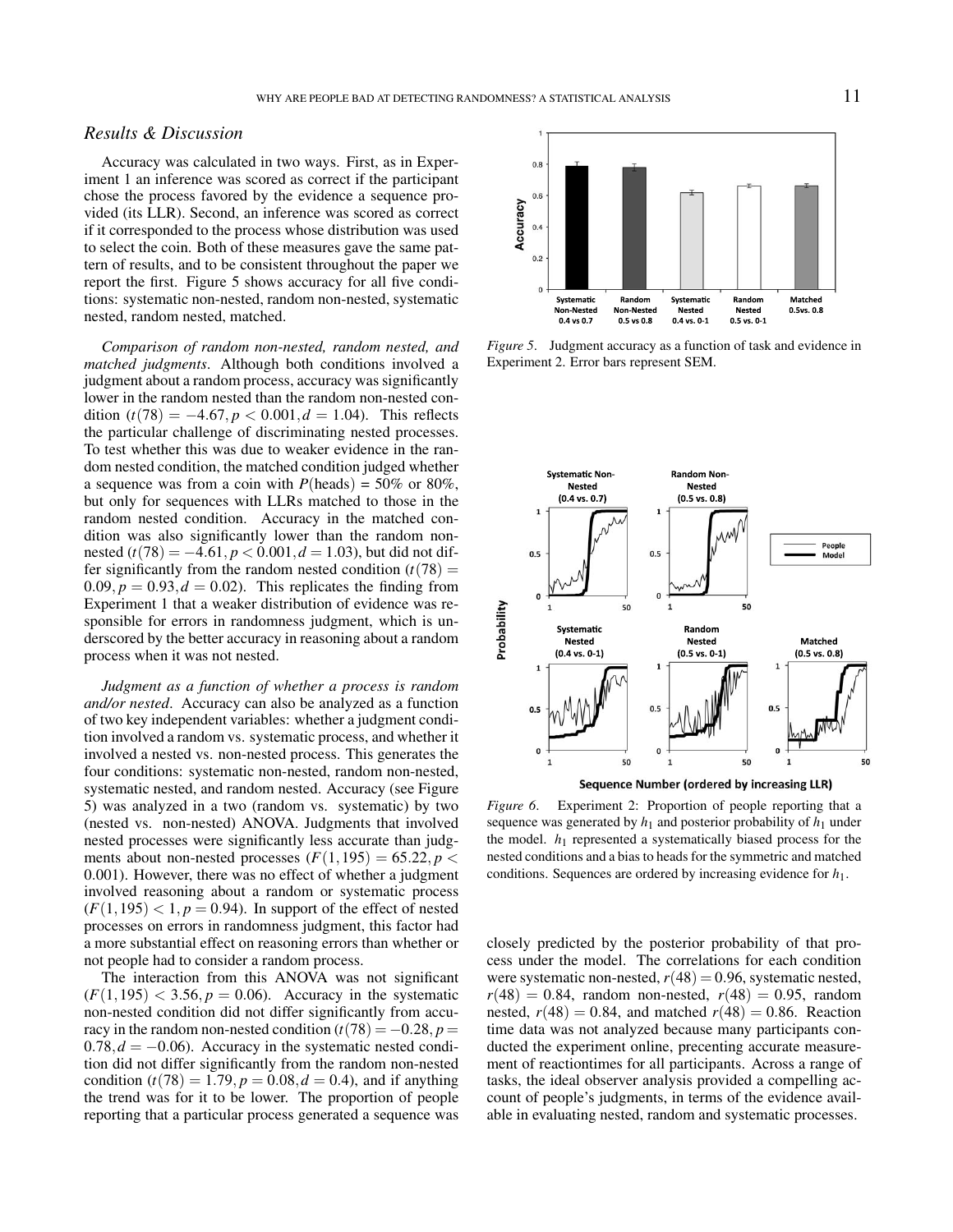#### Experiment 3A: Evaluating randomness vs. sequential dependence

Experiments 1 and 2 showed how a nested process restricts the amount of evidence available and thus causes judgment errors. Experiment 3 extended the nested-process account to judgments about randomness and systematicity in the context of sequential dependence. The judgment was whether successive coin flips were random in being independent of each other or exhibited systematic sequential dependence: the probability of a repetition (and alternation) was not 50%. The conceptions of randomness and reasoning strategies people use for evaluating sequential independence may differ from previous experiments, but still share the key statistical feature of evaluating a nested process. Another critical feature of this judgment is that there is ample empirical evidence that errors are caused by misleading intuitions about dependence. People demonstrate an *alternation bias* whereby they believe that sequences with many alternations (e.g., alternating from heads to tails) are more random than sequences with many repetitions (e.g., repeating heads or tails), and that repetitions are more likely to reflect systematic processes (Falk & Konold, 1997; Bar-Hillel & Wagenaar, 1993). Judgment errors may therefore be most parsimoniously explained by biases in reasoning. Extending the nested-process model to this context can shed light on the model's utility in integrating both inherent statistical limitations and flawed reasoning.

In fact, as shown in our earlier presentation of the model, a random sequentially independent process is nested in the set of systematic processes that have a bias to repeat or alternate. The nested-process account predicts that judgment should be impaired by *both* misconceptions *and* the weak evidence available. On the other hand, it may be that the presence of biased intuitions swamps any contribution of statistical limitations, especially if judgment is already poor. Using inaccurate representations to reason about dependence could also people's sensitivity to the evidence provided, such as if resolving inconsistencies reduces processing resources.

To test whether statistical limitations make a contribution to errors above and beyond biases, we aimed to capture people's alternation bias in an augmented *biased* model of the judgment. This analysis embraces the fact that an ideal observer may entertain misleading hypotheses that do not match the structure of the world, but still be sensitive to the evidence observations provide for those hypotheses.

*The biased model*. People's alternation bias is illustrated in Figure 7 (data from Falk and Konold, 1997, Experiment 3). Apparent randomness ratings are plotted as a function of how likely the sequence is to alternate. The alternation bias is obvious when human judgments are compared to our first model, which from this point on we label the *uniform* model because it assumes that all systematic processes are equally likely. The model ratings of randomness shown in Figure 7 were computed by evaluating the LLR a sequence provides and scaling it to the same range as human judgments. Although the uniform model captures the general trend, it fails to capture human ratings of alternating sequences as more random than repeating sequences. The model does not accurately capture the processes people represent and reason about.

The key to the novel *biased* model was replacing the assumption that all systematic processes were equally likely (a uniform distribution over *P*(repetition)) with an assumption that systematic processes were more likely to be repeating than to be alternating. As we consider in the General Discussion, different approaches could be taken, but our goal was simply to capture the bias accurately enough to test the key prediction about nested processes. The assumption that systematic processes are *more* likely to be repeating than alternating captured by defining a *beta* distribution rather than uniform distribution over *P*(repetition). The mathematical details of how the parameters of this distribution were selected are presented in Appendices A and C, but in Experiment 3A they were chosen to capture the magnitude of the alternation bias in data from Falk and Konold's (1997) Experiment 3. In Experiment 3B the parameters were then chosen to capture the alternation bias in Experiment 3A, so that our findings would not be an artifact of a specific parameter choice. Figure 7 shows that the biased model better captures people's judgments about the relative randomness of repetitions and alternations.

Even when the alternation bias is incorporated into the model, the random process is still nested in a range of systematic processes. Replicating our ideal observer analysis with the biased instead of uniform model produces the same results: randomly generated data have weaker LLRs and should lead to more errors, in addition to those caused by the alternation bias. As in previous experiments, a nested, matched and non-nested condition was compared. However, in contrast to previous experiments, participants in the nested condition were simply informed that the coin came from a "random" or "non-random" process and given *no* information about these processes. Because the judgment relies only on people's intuitions about what "random" and "nonrandom" means, this provided a strong test of whether our nested-process account truly characterizes the challenges in human reasoning about randomness.

#### *Methods*

*Participants*. Participants were 120 undergraduate students (40 in each of three conditions) who received course credit.

*Materials*. Sequences were selected using a similar method to Experiment 1. However, the number of flips was reduced to 20 and all sequences used exactly 10 heads and 10 tails, consistent with previous research (Falk & Konold, 1997).

For nested sequences, 50,000 sequences were generated by simulating a random coin with independent flips  $(P(\text{repetition}) = 0.5)$ . Another 50,000 sequences were generated by simulating a coin that was biased to repetition or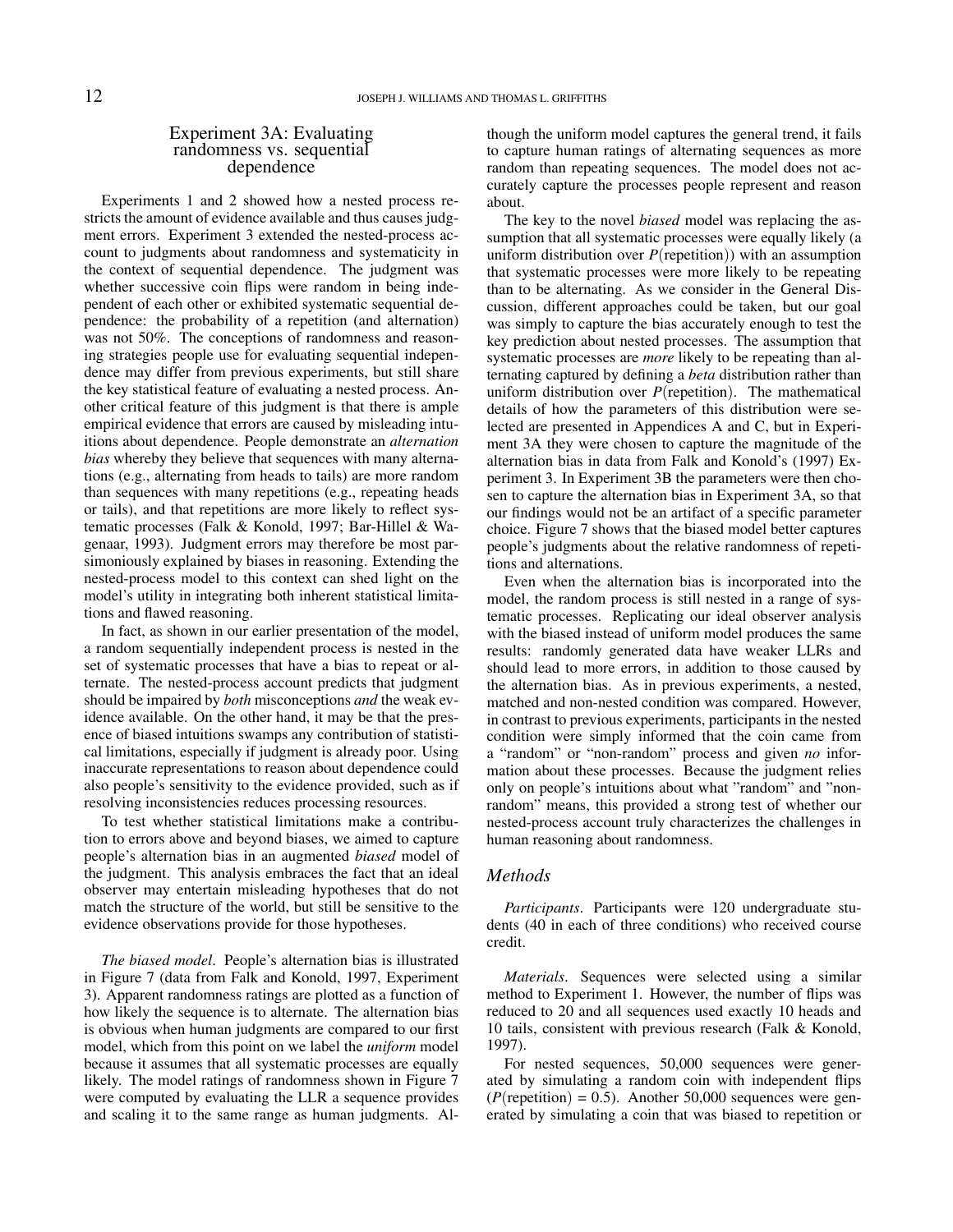



*Figure 7*. Human and model randomness ratings for Falk and Konold (1997). Human: Human rating. Uniform: Rating for model in which repetitions and alternations are judged equally systematic. Biased: Rating from the model biased to judge repetitions as more systematic than alternations.

alternation ( $P$ (repetition) ranged uniformly from 0 to 1).<sup>8</sup> The LLR of each sequence was computed under the biased model, all sequences were pooled and ordered by increasing LLR, and 50 sequences selected by choosing one at each 2nd percentile.

For non-nested sequences, 50,000 sequences were generated by simulating a coin biased to repeat (*P*(repetition) ranged uniformly from 0.5 to 1) and 50,000 by simulating a coin biased to alternate (*P*(repetition) ranged uniformly from 0 to 0.5). The LLR of each sequence was computed (relative to the non-nested processes of a bias to repetition or alternation), the sequences pooled and ordered, and 50 which spanned the range of LLRs were selected.

For matched sequences, the LLRs in the nested condition were used to select *two* sets of 25 matched sequences. In matching the LLRs of the first set of 25 matched sequences, positive LLRs provided evidence for repetition, while in the second set positive LLRs provided evidence for alternation. The distribution of the LLRs for the nested sequences was not symmetric around zero (ranging from -0.8 to +4.0), so this control ensured that the matched sequences provided the same overall amount of evidence for repetition and alternation, guarding against possible asymmetries in judgment. The 25 LLRs used in the matched condition still spanned the full range of evidence: they were obtained by averaging every two successive LLRs in the nested condition (ie. the LLRs of the 1st and 2nd sequences, 3rd and 4th, and so on up to the 49th and 50th).

*Procedure*. Participants were informed that they would see sequences of heads and tails that were generated by different computer simulated processes, and that their job would be to infer what process was responsible for generating each sequence. In the non-nested and matched condition participants were instructed that about half the sequences were generated by computer simulations of a coin that tends to *repeat* its flips (go from heads to heads or tails to tails) and the other half by simulations of a coin that tends to *change* its flips (go

*Figure 8*. Judgment accuracy as a function of task and evidence in Experiment 3A. Error bars represent SEM.

from heads to tails or tails to heads). In the nested condition participants were simply told that half the sequences were generated by computer simulations of a *random* process and that half were generated by simulations of a *non-random* process. Participants received a practice phase where they made judgments about 16 sequences of just 5 flips, to familiarize them with the task. They then provided judgments for 50 sequences of 20 flips. Each trial displayed the sequence of heads and tails onscreen (e.g., HHTHTHTHTHHHHTTHH-HHTT).

## *Results & Discussion*

Accuracy for each condition is shown in Figure 8. As in Experiment 1, accuracy was significantly higher in the non-nested condition than the nested and matched condition  $(t(78) = 6.61, p < 0.0001, d = 1.48; t(78) = 7.48, p <$  $0.0001, d = 1.67$ . However, there was no significant difference between the matched and nested conditions  $(t(78)) =$  $-1.35, p = 0.18, d = -0.3$ . Once the evidence that the sequence provides was equated to that of sequences in the nested condition, the difficulty of judging whether a sequence was biased to alternate and repeat was not significantly different from judging whether it was random or not. People face a double challenge in randomness judgments. Not only do misconceptions like the alternation bias reduce accuracy, but the inherent statistical limitations on the evidence available for a nested random process also generate errors.

Figure 9 shows the posterior probability of  $h_1$  under the model and the proportion of participants choosing  $h_1$ , across all three conditions. The proportion of participants choosing the hypothesis closely tracked the degree of an optimal reasoner's belief in that hypothesis. The correlations between

<sup>&</sup>lt;sup>8</sup> Although the model assumes the representation of a systematic process is biased towards repetitions, the generation of systematic sequences did not reflect this bias to ensure that the sequences would be representative of *actual* random and systematic processes. However, the biased model was used to compute the LLR and determine how much evidence a sequence provided for a random process.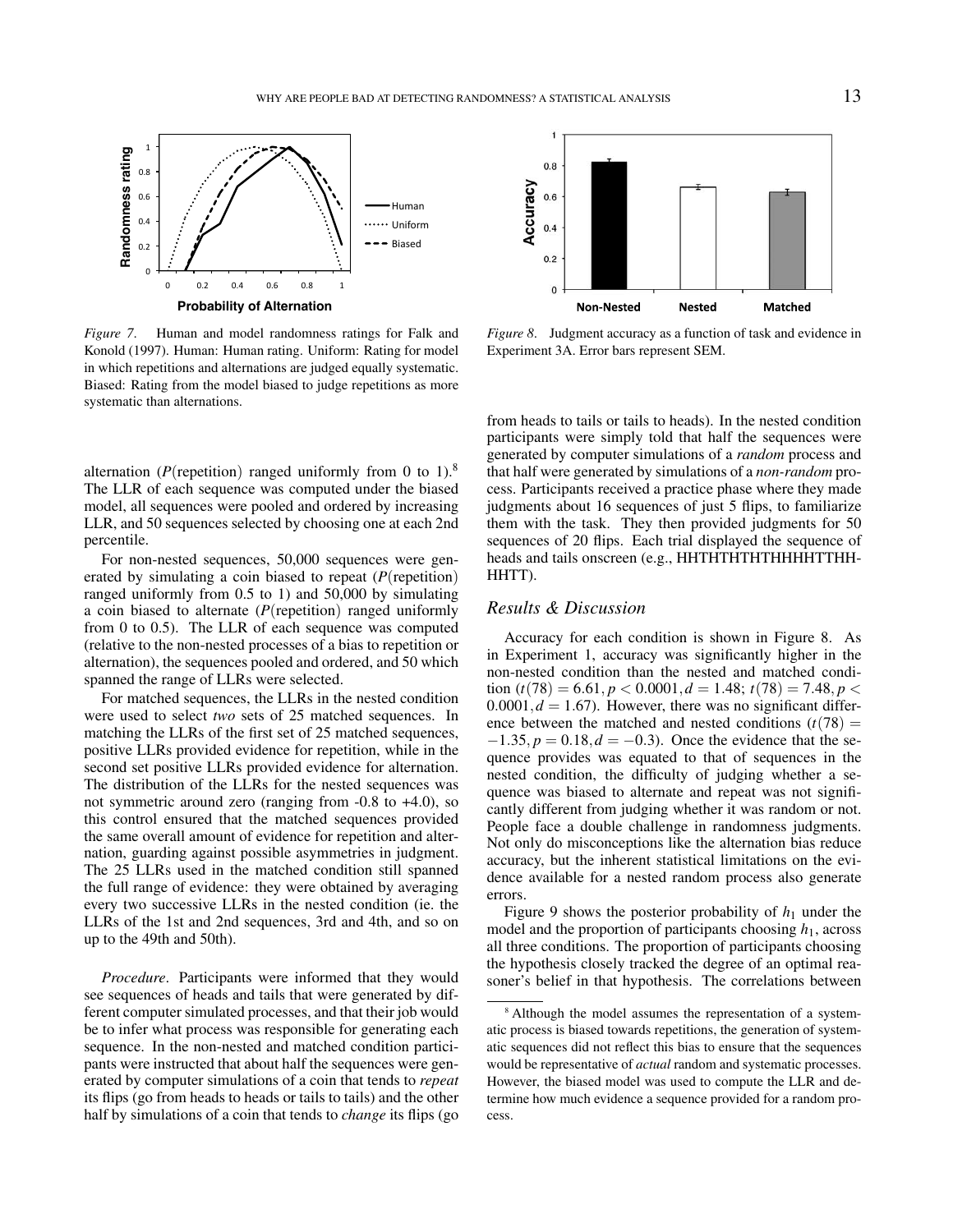





Sequence Number (ordered by increasing LLR)

*Figure 9*. Experiment 3A and 3B: Proportion of people reporting that a sequence was generated by  $h_1$  and posterior probability of  $h_1$ under the model.  $h_1$  represented a sequentially dependent process biased to repeat or alternate for the nested condition, and a bias to repeat flips for the symmetric and matched conditions. Sequences are ordered by increasing evidence for *h*1.

the model predictions and human judgments were  $r(48) =$ 0.96 (non-nested), 0.87 (nested), and 0.79 (matched). People's uncertainty and errors closely tracked the rational degree of belief a reasoner should have based on the evidence a sequence provided. This is particularly noteworthy because people were not told the nature of the random and systematic processes and had to rely on their intuitions about "random" and "non-random" process. There were no significant differences across conditions in the time to make judgments about sequences (all  $ps > 0.64$ , all  $ds < 0.10$ ). The correlations between the absolute value of the LLR and reaction times were  $r(48) = -0.52$  (non-nested),  $-0.68$  (nested), and −0.23 (matched). Reaction time may have been less informative because the range of LLRs was smaller than previous experiments.

#### Experiment 3B: Gaining a closer match to human biases

Experiment 3A assumed that the alternation bias was similar to that in Falk and Konold's (1997) experiment, but these populations and tasks may differ in significant ways. An informative comparison relies on the model representing similar hypotheses to people in a particular task. Our goal in Experiment 3B was to ensure that the results were not dependent on the particular model and parameters used to capture the alternation bias in Experiment 3A. Just as Experiment 3A constructed a biased model to account for the alternation bias

*Figure 10*. Judgment accuracy as a function of task and evidence in Experiment 3B. Error bars represent SEM.

in Falk & Konold (1997), Experiment 3B replicated Experiment 3A using a model constructed to account for the alternation bias in Experiment 3A, by inferring the parameters that capture the alternation bias from participants' randomness judgments. The same procedure was used as in Experiment 3A's construction of the biased model, and the details are reported in Appendix C. While the new parameters differed from those in Experiment 3A, the size of the alternation bias was similar to that found by Falk and Konold (1997). Changing the model parameters did not influence the nonnested condition, so only the nested and matched conditions were replicated.

## *Methods*

*Participants*. Participants were 120 undergraduate students (40 in each condition) who received course credit.

*Materials*. The procedure used to generate sequences was identical to that of Experiment 2, except that new parameters were used for the *biased* model.

*Procedure*. The procedure was identical to Experiment 2.

#### *Results & Discussion*

The results replicated the findings in Experiment 2. Figure 10 shows accuracy across conditions. Accuracy in the nonnested condition was significantly better than in either the nested ( $t(78) = 6.56$ ,  $p < 0.0001$ ,  $d = 1.47$ ) or matched condition  $(t(78) = 4.74, p < 0.0001, d = 1.06)$ , although there was no difference in accuracy between the matched and nested conditions  $(t(78) = 1.13, p = 0.26, d = 0.25)$ . Figure 9 shows the posterior probability of *h*<sup>1</sup> under the model and the proportion of people choosing  $h_1$ . The correlations between human judgments and model predictions were  $r(48) =$ 0.83 in the nested and 0.85 in the matched condition. Reaction times did not differ between the non-nested and nested conditions  $(t(78) = 0.03, p = 0.98, d = 0.00)$ , but judgments took significantly longer in the matched condition than either the non-nested  $(t(78) = -3.45, p < 0.001, d = -0.77)$ or nested  $(t(78) = -3.51, p < 0.001, d = -0.79)$  condition. The correlation between reaction time and LLR was  $r(48) =$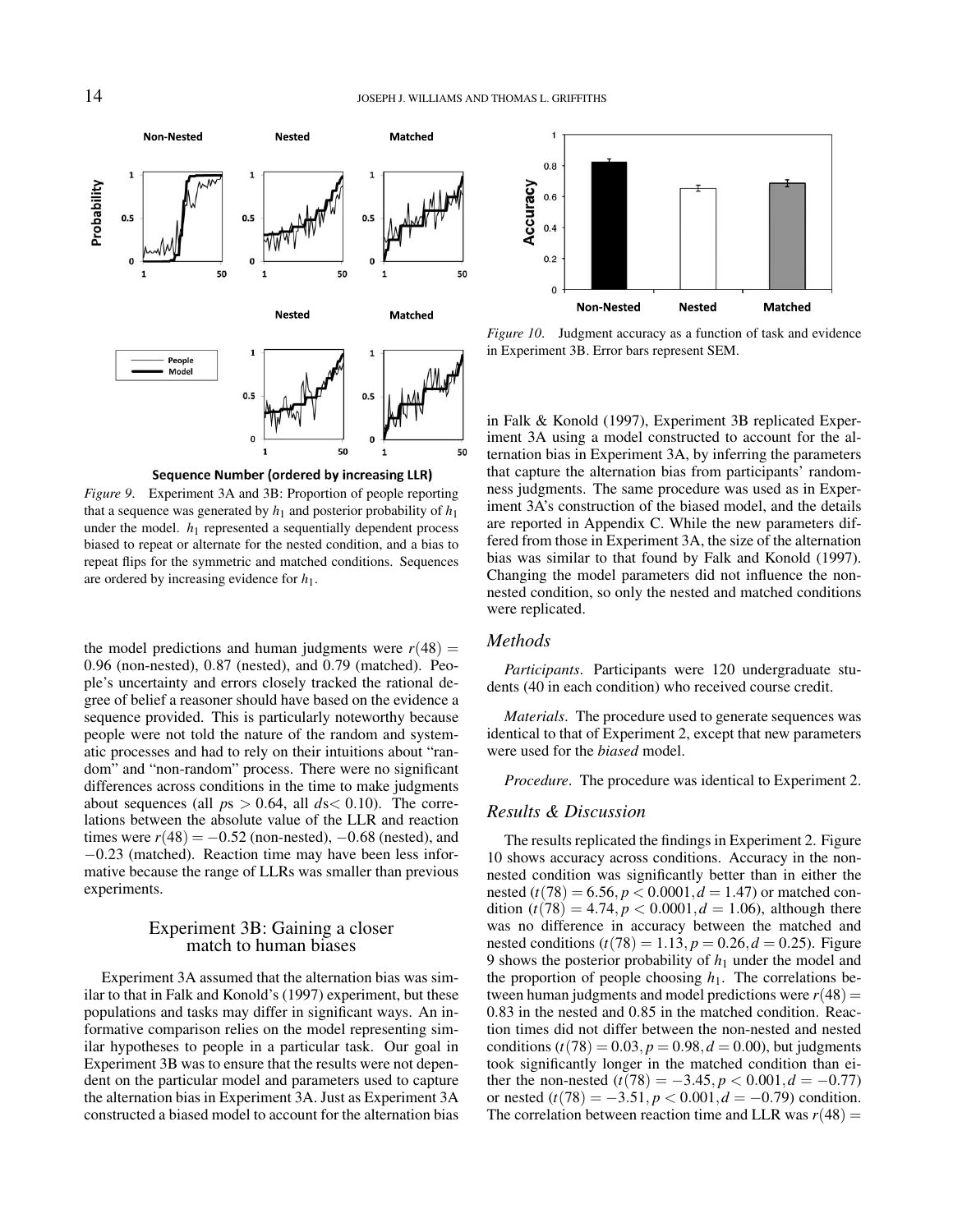$-0.52$  (non-nested),  $-0.73$  (nested), and  $-0.16$  (matched). Overall, Experiment 3B replicated the key findings of Experiment 3A, showing that its findings were not restricted to the particular parameters used, and that the analysis provides a reasonable characterization of how people represented the processes.

#### General Discussion

We presented a *nested-process* model to characterize how statistical features of randomness judgment generate errors and report three experiments providing evidence for this model. Specifically, we examined the task of evaluating whether a sequence of binary outcomes was generated by a random process (in that either outcome was equally likely) or a systematic process (there was a bias for one outcome to be more likely than the other). Of the many real-world tasks that share this formal structure, we examined whether sequences of coin flips were random versus biased towards heads/tails, and random versus biased towards repetitions/alterations. The key contribution was a statistical model of these random and systematic processes (equiprobable versus biased outcomes). The strength of evidence that sequences provided for random versus systematic processes was quantified using the statistical measure of the Log-Likelihood Ratio (LLR), and showed that randomly generated data sets overall provided weaker and less diagnostic evidence for a random process, than systematically generated data sets provided for a systematic process. Our nested-process account further explains why this weaker distribution of evidence is found – because the random process is *nested* inside the set of systematic processes.

To illustrate with an example, consider evaluating whether a sequence of coin flips is generated by a random process (heads and tails equally likely) versus a systematic process (biased towards heads/tails). The random process can be modeled by *P*(heads) of 50% , which is nested within the set of systematic processes, for which *P*(heads) ranges between 0% and 100%. This nested relationship means that randomly generated sequences (from a coin with *P*(heads) of 50%) could also have been generated by systematically biased coins (e.g.with *P*(heads) of 40%, or 55%), which results in randomly generated sequences providing only weak evidence for randomness and having small LLRs. Achieving a high rate of correct detections of systematic processes can necessitate a high rate of false alarms – the quintessential error of attributing randomly generated data to a systematic process.

Experiments 1 and 2 examined people's accuracy in evaluating whether sequences were generated by a coin that was random (heads/tails equally likely) versus a coin systematically biased towards heads/tails. Accuracy of judgments was compared across *nested*, *non-nested*, and *matched* conditions. The nested condition required discriminating a random (and therefore nested) process from a systematically biased process. The non-nested condition required discriminating two systematic (and therefore non-nested) processes. While more errors were made in the nested than the nonnested conditions, our model suggested that this was due to the stronger evidence provided by sequences in the nonnested condition. We obtained empirical evidence for this conclusion by constructing the critical matched condition, in which the judgment task involved systematic processes (matching the non-nested condition) but the sequences presented provided similar evidence and had similar LLRs to the nested condition. Judgment errors in the matched condition did not differ significantly from the nested condition but were far greater than the non-nested condition. Once the evidence available in judgments about systematic processes was equated, accuracy was just as bad. Experiment 2 also independently manipulated whether judgments required reasoning about a random process or not, and reasoning about a nested process or not. The results suggested that whether or not a judgment concerns nested processes was more important in predicting errors, than whether or not it required reasoning about a random process.

Experiment 3 generalized the key findings to judgments about whether a coin was random (in that successive flips were independent) vs. systematically biased (towards repetition or alternation). Both Experiment 2 and Experiment 3 used language that identified a coin with a 50% probability of heads as a *random* coin, to rule out concerns that the results depended on it being easier to reason about the former than the latter. Overall, across a range of data sets, people's reaction times to make a decision and the particular random or systematic process they identified was closely predicted by the ideal observer model's quantification of the evidence available.

In the remainder of the paper, we revisit some of the assumptions behind our analysis and discuss its limitations, discuss the relationship between our rational model and biases in judgment, and consider future research and practical implications suggested by our findings.

## *Assumptions, limitations and extensions of the nested-process account*

A quick reading might suggest that our nested-process account makes an obvious point about randomness judgment. While it may be intuitive that identifying a nested process is difficult, the proposal that this is a key feature of random processes is a novel one. Despite awareness of the mathematical difficulty in evaluating randomness (e.g., Lopes, 1982), this paper is novel in proposing a specific formal model, deriving and quantifying its implications for judgment using a measure of evidence like the LLR, and empirically testing whether the model explains people's errors.

Another worry could be that the comparison to non-nested processes was reliant on artificially constructing easier judgments (e.g., discriminating coins with *P*(heads) of 30% and 70%). However, it should be noted that our ideal observer analysis shows that the key result – an asymmetric, weak distribution of evidence – does not depend on the specific parameters so much as whether the processes are nested or not. We explore a range of parameter choices by examining judgment about non-nested systematic processes that are rep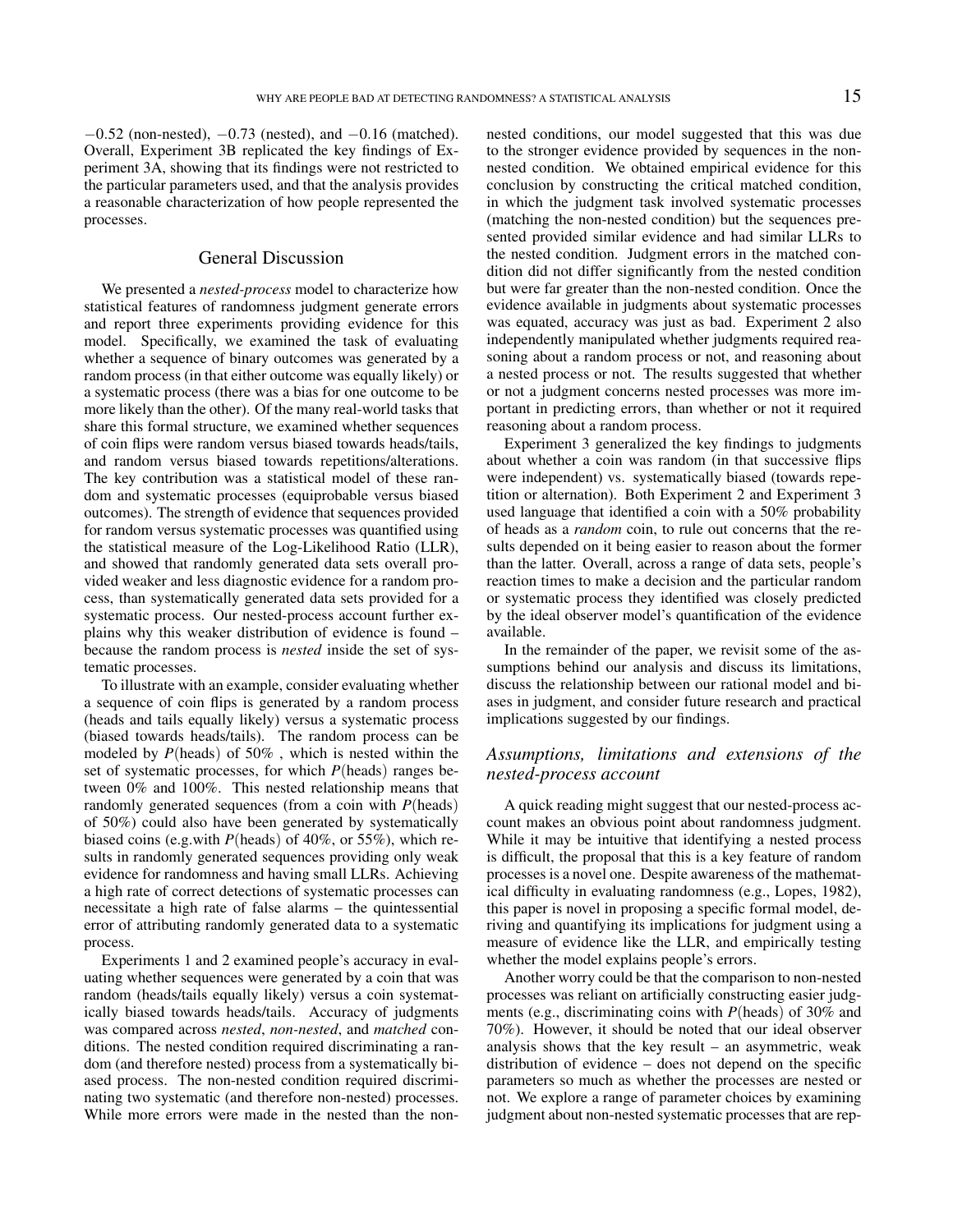resented by a single parameter (Experiment 1) or an entire interval (Experiment 3), symmetric (Experiment 1) or skewed towards alternation (Experiment 3). Moreover, Experiment 2 replicated Experiments 1 and 3 even when comparing nested and non-nested judgments that *both* involved random processes, and found that errors were primarily a consequence of whether a process was nested rather than random, even when the statistical features of judgments about random and systematic processes were closely matched (e.g. judging whether  $P(\text{heads}) = 50\%$  or  $P(\text{heads}) = 40\%$  vs.  $P(\text{heads})$ ranging between 0% and 100%).

The modeling assumption that people represent systematic bias in the occurrence of events as uniformly distributed (evaluating fair vs. biased coins, Experiments 1 and 2) and systematic dependencies as more likely to repeat than alternative (Experiment 3) matched the current experimental results, but these and other assumptions of the current modeling framework can certainly be improved. For example, future modeling and empirical work could more precisely characterize the nature of people's beliefs about the distribution of systematic processes across different contexts.

## *The roles of rationality and biases in randomness judgments*

In using ideal observer models to understand how people evaluate randomness, we are not making a strong claim that people are rational, or arguing that biases are not involved in randomness perception. Rather, we use these rational models as the basis for the claim that there may be factors that combine with biases to make the identification of random processes especially challenging. The *biased* model used in Experiments 3A and 3B demonstrated that an ideal observer analysis may provide an invaluable tool in investigating which aspects of judgment reflect biases and which stem from inherent statistical challenges. In this model, we used existing results concerning the kinds of biases that people have about randomness to inform our assumptions about what form systematic processes might take, so that we could evaluate what an ideal observer with these beliefs would infer and what challenges they would face.

Future modeling work may also identify ways in which particular heuristics and biases have developed to mitigate statistical challenges such as inherently weak evidence. If a learner benefits greatly from discovering true systematicity and pays little cost for misclassifying a random process as systematic, the rational consequence of a cost-benefit utility analysis may be the heuristic use of a liberal criterion that correctly classifies most systematic processes but also misclassifies many random processes as systematic. The human bias to "irrationally see meaning in randomness" may be an adaptive strategy in general that overcomes statistical limitations on evidence, but in isolated judgments has the surface appearance of an irrational phenomenon.

Our formal analyses focused on the fact that the data generated from nested processes provides inherently weak evidence, whether or not the prior probabilities of particular processes varied. This leaves open a number of interesting questions about the effect of manipulating prior probabilities or beliefs. One possibility is that the accuracy of randomness judgments may be especially jeopardized when people have strong and misleading beliefs in systematicity, for example, believing a particular causal relationship exists between an unproven medicinal supplement and health. Even for a completely rational agent, changing strong prior beliefs requires that the data provide strong evidence – which is precisely what randomly generated data do not provide.

## *Weak evidence, processing limitations, and improving judgment*

The statistical properties of the problem of detecting random processes may have implications for other aspects of people's reasoning about chance. Some research on illusory correlation (Redelmeier & Tversky, 1996; Jennings, Amabile, & Ross, 1982) proposes that people erroneously detect structure by selectively attending to the subset of available data which provide evidence for structure and ignoring the data that provide evidence for randomness. It may be that processing limitations mean that people are not able to utilize the many observations relevant to computing or inferring a correlation.

If this forces people to consider only a subset of the data, a rational solution would be to utilize the diagnostic data that provide the most evidence (data points with large LLRs). In many contexts (such as inferences about non-nested processes) the same inference will be reached more quickly and with less computation than using the entire data set. But a randomly generated data set will contain a large amount of weak evidence for randomness and (by chance) a small amount of stronger evidence for structure. While considering *all* observations might provide evidence for randomness, selectively attending to the elements of a randomly generated data set that provide strong evidence (which are data points providing evidence for a systematic process, given that most data points provide only weak evidence for a random process) would lead to inferring a systematic process. This problem would be further compounded if people had any prior reason to believe a systematic process was present. Future work can manipulate the distribution of evidence across samples to investigate this possibility.

The proposal that evaluating randomness is hard because the evidence available is inherently limited suggests a different approach to improving judgment, taking a different tack from attempts to revise misconceptions or biases. One basic means of improving inferences about the presence or absence of randomness is presenting large amounts of data or organizing it such that it can be readily processed. This should make it easier for people to accumulate many weak pieces of evidence for a random process. Calibrating prior beliefs towards expecting random processes and increasing skepticism about the presence of systematic processes may also be a useful prescription. Restricting the breadth of the systematic processes under consideration could also aid judgment: stronger evidence for random processes can be obtained if the alternative hypotheses specify only very strongly system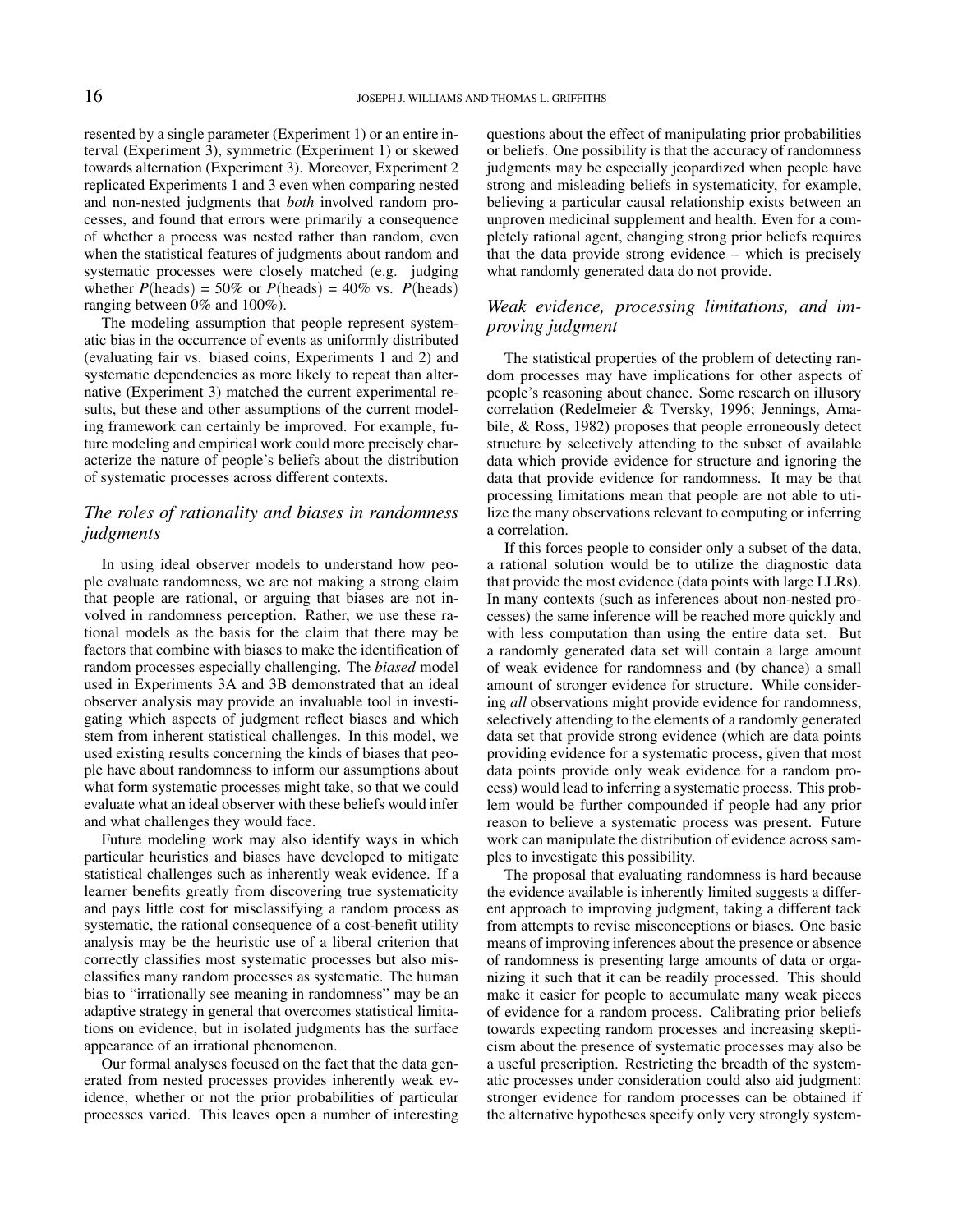atic processes (e.g., deterministic causal relationships, see Schulz & Sommerville, 2006; Lu, Yuille, Liljeholm, Cheng, & Holyoak, 2008) or processes that display just a particular form of systematicity (e.g. a bias towards one value of a binary outcome, but not the other). These are all novel and promising directions for future research.

#### *Conclusion*

People make numerous errors in evaluating whether observations reflect random processes or underlying systematicity. Many of these errors are due to misconceptions and biases in reasoning about randomness, but a further challenge is the mathematical difficulty of detecting a random process. We presented a nested-process account to characterize the inherent statistical challenge in detecting randomness. Ideal observer analyses simulated using computational models show how a random process is a special case of a systematic process one with no systematicity, so that it is nested or contained in a range of systematic processes. The models demonstrated how this means that even truly randomly generated is still likely to come from a systematic process. This imposes statistical limitations on the evidence the data can provide for a random process, and impairs judgment. Three experiments provided compelling evidence for our account's predictions about human judgments, showing that the weak evidence available in evaluating a nested process plays a substantial role in producing errors. In fact, in our experiments, the strength of this evidence had a greater effect on judgment accuracy than whether or not people had to reason about a random process. By showing how some challenges humans face in detecting randomness are shared with ideal statistical reasoners, we provide a more comprehensive account of why people can be so bad at detecting randomness.

#### References

- Alter, A., & Oppenheimer, D. (2006). From a fixation on sports to an exploration of mechanism: The past, present, and future of hot hand research. *Thinking & Reasoning*, *12*(4), 431–444.
- Anderson, J. (1990). *The adaptive character of thought.* Lawrence Erlbaum.
- Bar-Hillel, M., & Wagenaar, W. (1993). The perception of randomness. *A handbook for data analysis in the behavioral sciences: Methodological issues*, 369–393.
- Boas, M. L. (1983). *Mathematical methods in the physical sciences* (2nd ed.). New York: Wiley.
- Chapman, L., & Chapman, J. (1967). Genesis of popular but erroneous psychodiagnostic observations. *Journal of Abnormal Psychology*, *72*(3), 193–204.
- Falk, R., & Konold, C. (1997). Making sense of randomness: Implicit encoding as a basis for judgment. *Psychological Review*, *104*(2), 301–318.
- Gilovich, T., Vallone, R., & Tversky, A. (1985). The hot hand in basketball: On the misperception of random sequences. *Cognitive Psychology*, *17*(3), 295–314.
- Green, D. M., & Swets, J. A. (1966). *Signal detection theory and psychophysics.* New York: Wiley.
- Griffiths, T. L., & Tenenbaum, J. B. (2001). Randomness and coincidences: Reconciling intuition and probability theory.
- Hamilton, D. (1981). Illusory correlation as a basis for stereotyping. In D. Hamilton (Ed.), *Cognitive processes in stereotyping and intergroup behavior* (pp. 115–144). Hillsdale, NJ: Lawrence Erlbaum.
- Jennings, D., Amabile, T., & Ross, L. (1982). Informal covariation assessment: Data-based versus theory-based judgments. In D. Kahneman, P. Slovic, & A. Tversky (Eds.), *Judgment under uncertainty: Heuristics and biases* (pp. 211–230). New York: Cambridge University Press.
- Kahneman, D., & Tversky, A. (1972). Subjective Probability: A Judgment of Representativeness. *Cognitive Psychology*, *3*(3), 430–54.
- Kareev, Y. (1992). Not that bad after all: Generation of random sequences. *Journal of Experimental Psychology: Human Perception and Performance*, *18*, 1189–1189.
- Kareev, Y. (1995). Through a narrow window: Working memory capacity and the detection of covariation. *Cognition*, *56*(3), 263– 269.
- Lopes, L. (1982). Doing the impossible: A note on induction and the experience of randomness. *Journal of Experimental Psychology: Learning, Memory, and Cognition*, *8*(6), 626.
- Lopes, L., & Oden, G. (1987). Distinguishing between random and nonrandom events. *J. Exp. Psych.: Learning, Memory, and Cognition*, *13*, 392–400.
- Lu, H., Yuille, A., Liljeholm, M., Cheng, P., & Holyoak, K. (2008). Bayesian generic priors for causal learning. *Psychological Review*, *115*(4), 955–984.
- Nickerson, R. (2002). The production and perception of randomness. *Psychological Review*, *109*(2), 330–356.
- Olivola, C., & Oppenheimer, D. (2008). Randomness in retrospect: Exploring the interactions between memory and randomness cognition. *Psychonomic Bulletin & Review*, *15*(5), 991.
- Rapoport, A., & Budescu, D. (1992). Generation of random series in two-person strictly competitive games. *Journal of Experimental Psychology: General*, *121*(3), 352–363.
- Redelmeier, D., & Tversky, A. (1996). On the Belief that Arthritis Pain is Related to the Weather. *Proceedings of the National Academy of Sciences*, *93*(7), 2895–2896.
- Schulz, L., & Sommerville, J. (2006). God does not play dice: Causal determinism and preschoolers' causal inferences. *Child development*, *77*(2), 427–442.
- Shanks, D., Tunney, R., & McCarthy, J. (2002). A re-examination of probability matching and rational choice. *Journal of Behavioral Decision Making*, *15*(3), 233–250.
- Tenenbaum, J. B., & Griffiths, T. L. (2001). The rational basis of representativeness. In J. D. Moore & K. Stenning (Eds.), *Proceedings of the Twenty-Third Annual Conference of th e Cognitive Science Society* (pp. 1036–1041).
- Tune, G. S. (1964). A brief survey of variables that influence random generation. *Perceptual and Motor Skills*, *18*(3), 705–710.
- Vulkan, N. (2000). An economists perspective on probability matching. *Journal of Economic Surveys*, *14*(1), 101–118.
- Wagenaar, W. (1972). Generation of random sequences by human subjects: A critical survey of literature. *Psychological Bulletin*, *77*(1), 65–72.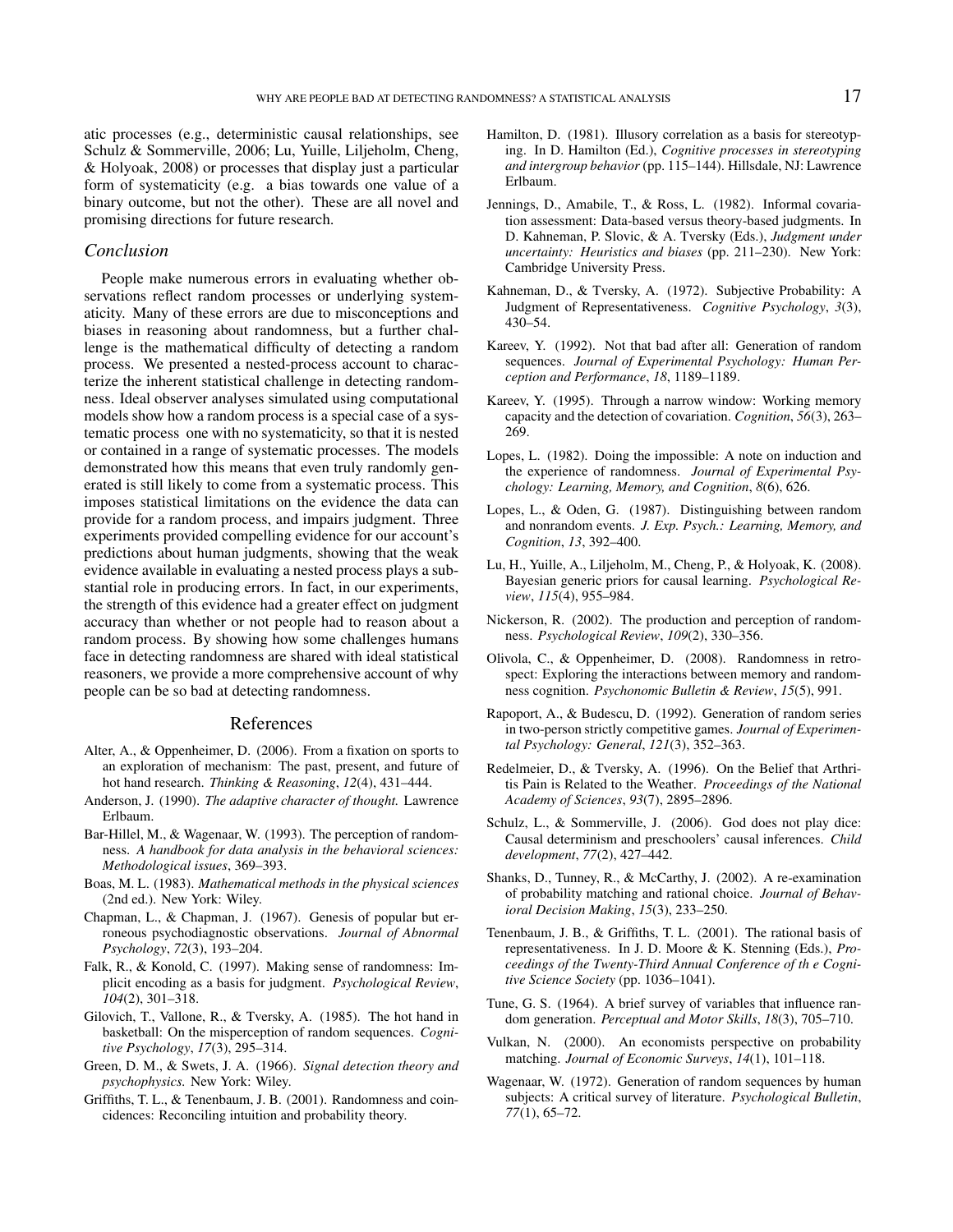## Appendix A Models used in comparing nested and non-nested processes

#### *Uniform model of randomness judgment*

The number of outcomes (e.g., heads or repetitions) in a given sequence follows a binomial distribution that depends on *n*, the number of potential outcomes, and the probability of an outcome, *p*. The nested hypotheses for a typical randomness judgment are *h*<sub>0</sub>: *p*<sub>1</sub> = 0.5 and *h*<sub>1</sub>: *p*<sub>2</sub> ∼ Uniform $(0,1)$ . If *k* is the number of times the outcome occurs in a sequence, the log likelihood ratio is

$$
\log \frac{P(d|h_1)}{P(d|h_0)} = \log \frac{\text{Beta}(k+1, n-k+1)}{(p_1)^n}
$$

where the beta function  $Beta(x, y) = \int_0^1 t^{x-1} (1-t)^{y-1} dt$ (Boas, 1983).

 $P(d|h_0)$  is simply the likelihood of the sequence *d* with *k* heads under a binomial distribution, being  $(p_1)^k (1-p_1)^{n-k}$ .  $P(d|h_1)$  uses the likelihood under a binomial, but must integrate this likelihood over the uniform distribution on  $p_2$ , and so is derived as follows:

$$
P(d|h_1) = \int_0^1 (p_2)^k (1-p_2)^{n-k} dp_2
$$
  
= Beta(k+1, n-k+1)

by the definition of the beta function.

These derivations were also used to model the judgment in Experiment 1 about whether a coin had  $P(\text{heads}) = 0.4 \text{ vs.}$ some other bias.

#### *Non-nested judgments about point processes*

Representing *P*(outcome) as *p*, judgments about the direction of systematic bias (heads vs. tails, repetition vs. alternation) can represented as the non-nested hypotheses  $h_0$ :  $p_1 = 0.3$  and  $h_1$ :  $p_2 = 0.7$ . The LLR is

$$
\log \frac{P(d|h_1)}{P(d|h_0)} = \log \frac{(p_2)^k (1-p_2)^{n-k}}{(p_1)^k (1-p_1)^{n-k}}
$$

This derivation was also used to model judgments in Experiment 2 about whether *P*(heads) was 0.5 vs. 0.8, or 0.4 vs. 0.7.

#### *Non-nested judgments about processes over an interval*

Judgments about the direction of systematic bias can also be represented as the non-nested hypotheses  $h_0$  :  $p \sim$ Uniform(0,0.5) and  $h_1$  :  $p$  ∼ Uniform(0.5,1). The LLR can be derived similarly to that for the uniform distribution from 0 to 1, and is

$$
\log \frac{P(d|h_1)}{P(d|h_0)} = \log \frac{\text{Beta}(k+1, n-k+1) - \text{Beta}_{0.5}(k+1, n-k+1)}{\text{Beta}_{0.5}(k+1, n-k+1)} \text{ The } \epsilon
$$

where  $Beta_{0.5}$  is defined as

Beta<sub>0.5</sub>(x,y) = 
$$
\int_0^{0.5} t^{x-1} (1-t)^{y-1} dt
$$

and is the incomplete beta function evaluated at 0.5.

#### *Biased model of randomness judgmentl*

Let  $p$  represent  $P$ (repetition). The alternation bias was captured through changing model assumptions about the distribution of systematic processes. The uniform distribution over *p* in the uniform model was replaced by the more general beta distribution. The beta distribution is defined by two parameters, α and β, with  $P(p) \propto (1-p)^{\alpha-1} p^{\beta-1}$ . These parameters have a natural interpretation as representing expectations based on prior experience: α can be interpreted as the number of prior observations of alternations and β as the number of prior observations of repetitions. For example, when  $\alpha$  and  $\beta$  are both 1,  $p \sim \text{Beta}(1, 1)$  is identical to the uniform distribution assumed in the uniform model, reflecting maximal uncertainty about which processes are likely.

When  $β$  is greater than  $α$ , the model is biased to expect that systematic processes are more likely to be repetitions than alternations (*p* greater than 0.5 are more likely), while the reverse is true when  $\alpha$  is greater than β. The alternation bias can therefore be modeled by a beta distribution with  $β$  larger than  $α$ : repetitions will be more diagnostic of systematic processes and alternations thus more diagnostic of a random process. Appendix C explains how these parameters were fit to the alternation bias in human data in order to carry out Experiments 3A and 3B.

The nested hypotheses were represented as  $h_0$ :  $p = 0.5$ and *h*<sub>1</sub>: *p* ∼ Beta( $\alpha$ , β). The LLR is:

$$
\log \frac{P(d|h_1)}{P(d|h_0)} = \log \frac{\frac{\text{Beta}(\alpha + k, \beta + n - k)}{\text{Beta}(\alpha, \beta)}}{(0.5)^n}
$$

Using the beta probability distribution over  $p$ , the numerator was derived by

$$
P(d|h_1) = \int_0^1 ((p)^k (1-p)^{n-k}) \left(\frac{(p)^{\alpha-1} (1-p)^{\beta-1}}{\text{Beta}(\alpha, \beta)}\right) dp
$$
  
= 
$$
\frac{\int_0^1 (p)^{\alpha+k-1} (1-p)^{\beta+n-k-1} dp}{\text{Beta}(\alpha, \beta)}
$$
  
= 
$$
\frac{\text{Beta}(\alpha+k, \beta+n-k)}{\text{Beta}(\alpha, \beta)}
$$

which is a generalization of the derivation for a uniform prior.

# Appendix B Construction of Receiver Operating Characteristic (ROC) curves

exact procedure for constructing the ROC curves was ws. Examining the distribution of LLRs in Figure 1